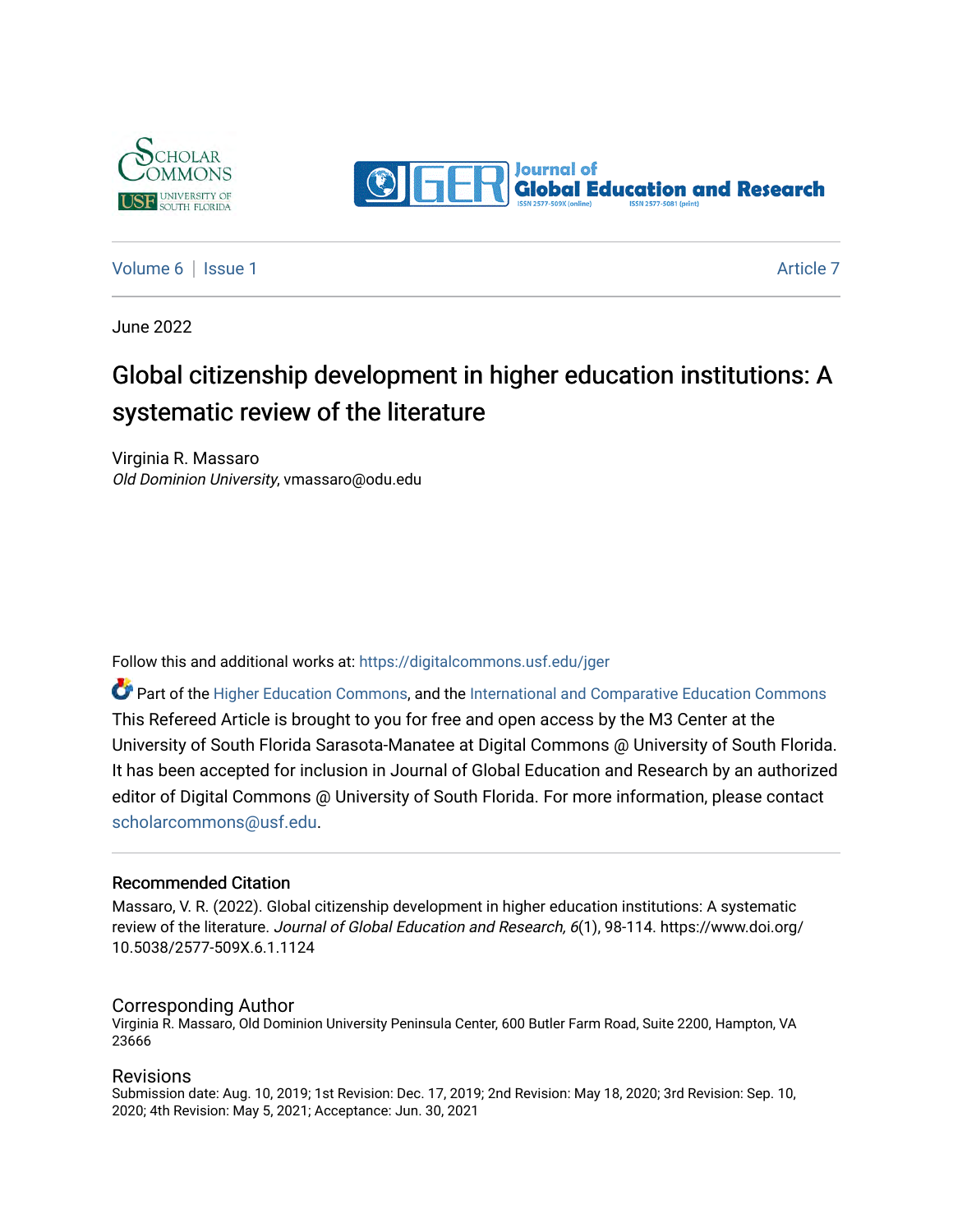# **Global Citizenship Development in Higher Education Institutions: A Systematic Review of the Literature**

# Virginia R. Massaro

Darden College of Education and Professional Studies Old Dominion University, United States vmassaro@odu.edu

## **Abstract**

Institutions of higher education continue to emphasize the need to create and develop global citizen graduates who will face challenging global issues in the workforce. A systematic literature review of empirical studies on global citizenship in higher education was conducted to understand the various ways this term is being studied, measured, and operationalized. The process of inclusion and exclusion criteria identified 57 studies. A content analysis revealed global citizenship is being included into higher education through scales of measurement, studying abroad, faculty and student perceptions, coursework, and university programs. The results are discussed in relation to the current literature on global citizenship along with future avenues of research.

**Keywords:** global citizenship, postsecondary education, undergraduate students, systematic literature review

#### **Introduction**

Determining the role of universities and colleges in educating the citizens of tomorrow has dominated discourse for the past couple of decades. Questions about whom to educate, how to educate, and what subject matter to educate have led debates amongst university administrators, instructors, and researchers. One of the most critical concerns is how institutions should approach global topics such as climate change, the global political economy, and immigration policy. These are vexing issues that graduates will face in their careers and post-college lives. Students will have to make challenging decisions, such as whether to secure national borders and retreat to a state of isolation or to seek out global connections knowing the risk of losing national autonomy.

The notion of global citizenship consistently arises as one way to prepare students for the global workforce. Global citizenship has been incorporated into primary and secondary schools and institutions of higher education to help students think about their roles and those of others in local and global contexts. Goren and Yemini (2017) united part of the literature on global citizenship in their literature review of the empirical research carried out in primary and secondary schools. They excluded institutions of higher education from their review of global citizenship education, claiming the goals of global citizenship are broader than those in primary and secondary education. However, the frequency of global citizenship as a learning objective in higher education and the lack of a synthesis of the literature in this area propelled this literature review, which aims to extend Goren and Yemini's work by examining the research of global citizenship in the context of higher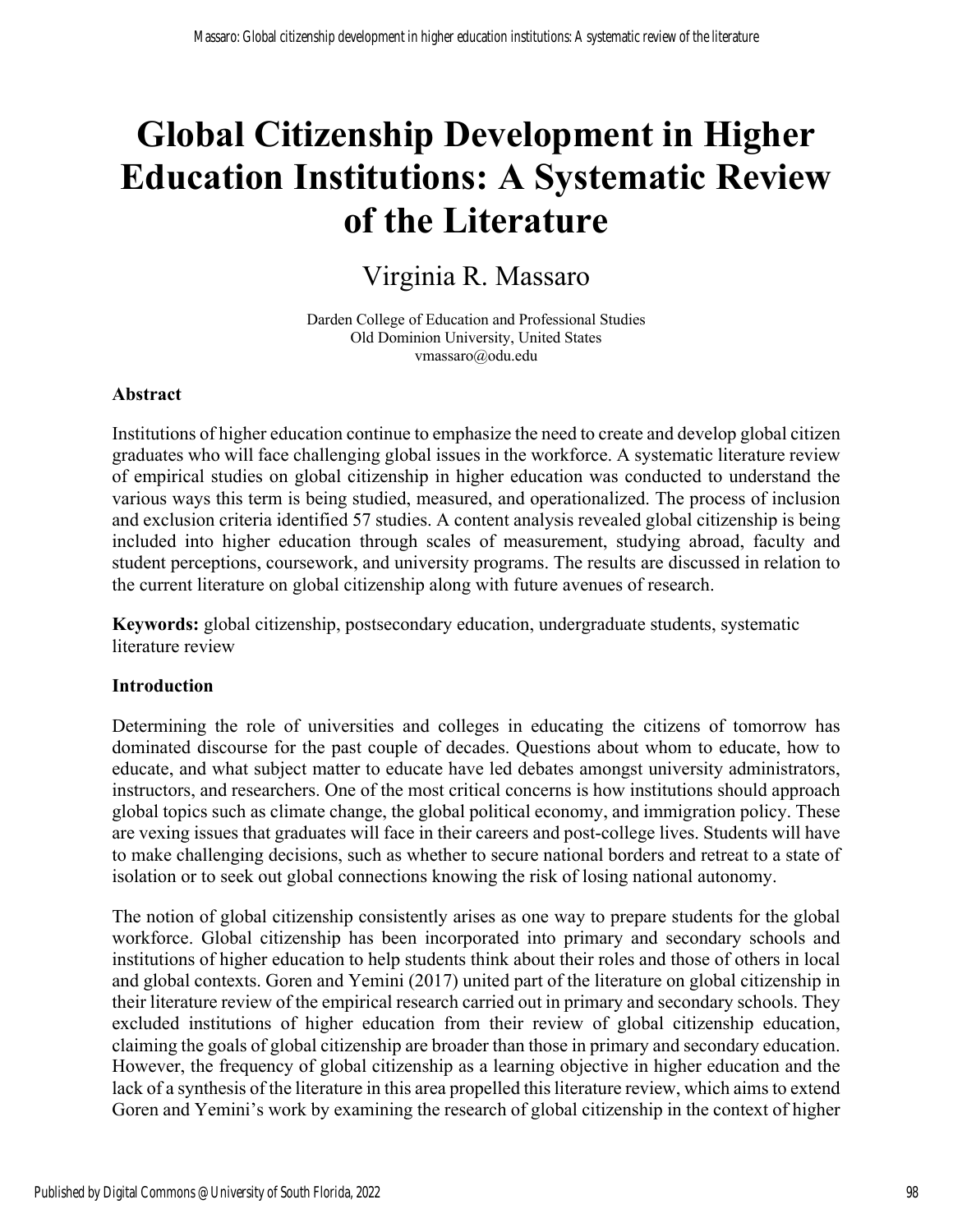education. This was accomplished by reviewing how institutions are developing global citizens and the learning outcomes determined for that task. Understanding these initiatives is important because undergraduate students are on the brink of entering the workforce where their ideas and actions will impact local and global communities. The focus here is on global citizenship, the most commonly deployed term in the related literature—yet one of the least studied. This literature review was guided by following research questions:

- 1. Among empirical studies of higher education institutions actively developing undergraduate global citizens, what patterns are evident in terms of activities, goals, definitions, and measures?
- 2. What are the learning outcomes associated with participation in global citizenship focused initiatives?

This review begins with the background and history of global citizenship and how it is defined and critiqued in the literature. Next is the application of global citizenship to the field of higher education. This is followed by the methods used to conduct a systematic literature review on global citizenship in the context of higher education. Details of the findings and a discussion of the literature review follow. Finally, conclusions, implications, limitations, and ideas for future research are provided.

#### **Background and History of Global Citizenship**

Global citizenship is a term Appiah (2007), Miller (2013), and Nussbaum (1997) argued dates back to the fourth century B. C. E., when Diogenes, a Greek Cynic philosopher, proclaimed "I am a citizen of the world." The Stoics, a group of philosophers from ancient Greece and Rome during the third century B.C.E., developed Diogenes' idea by placing the concept of a *world citizen* at the forefront of their educational program. The Stoics believed human beings' first allegiance was to the moral community of all human beings and not to a government (Appiah, 2007; Miller, 2013; Nussbaum, 1997). Nussbaum (1997) asserted that global citizens view human beings as one community who values languages, sees itself from outsider perspectives, and treats its members with dignity and respect. She proclaimed that higher education should foster global citizenship attitudes of mutual respect, empathy, understanding, solidarity, tolerance, and friendship.

Attitudes of global citizens have been developed into specific dispositions, including pro-social values, valuing diversity, equitable treatment of one another, the ability to handle ambiguity and unfamiliarity, critical thinking and comparative skills, moral reasoning, intercultural communication skills, concern for the environment, social responsibility, global awareness, and active engagement (Chang, 2016; Cho & Chi, 2015; Eisenhardt & Sittason, 2009; Hatipoglu et al., 2014; Lilley et al., 2015b). Shiel and Mann (2006) believed a global citizen is one who understands the workings of the economic, political, social, cultural, technological, and environmental world and has a sense of their role in it. Global citizens respect and value diversity, challenge social injustice, participate on various community levels from local to global, take responsibility for their actions, and care for the fate of human beings across societies (Appiah, 2007; Shiel & Mann, 2006). Morais and Ogden (2011) summed up the attitudes and characteristics of global citizens by positing the concept based on three dimensions: (a) social responsibility, (b) global competence, and (c) global civic engagement.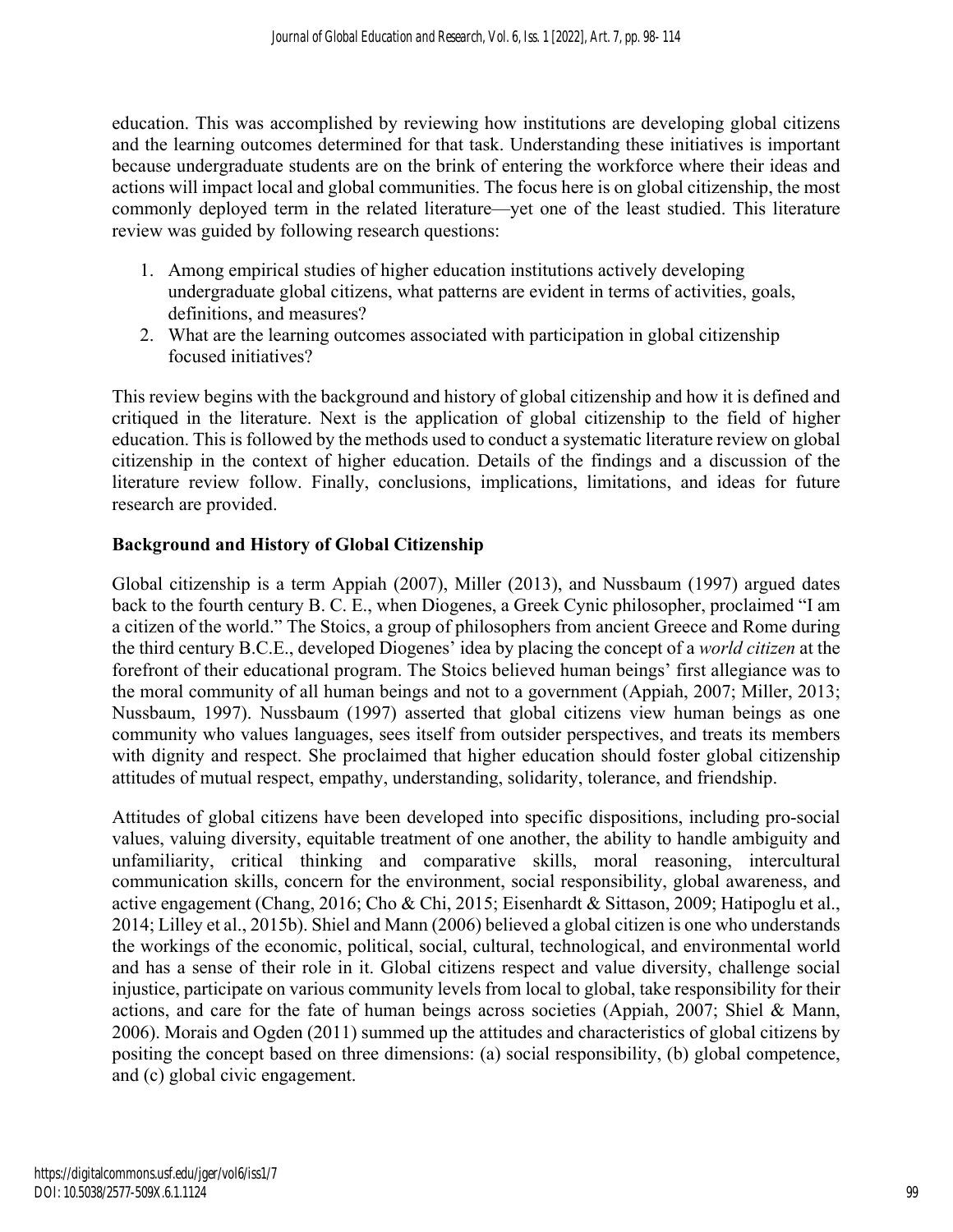Attempting to understand the literature on global citizenship education, Oxley and Morris (2013) argued that models of global citizenship in the literature fall into two main categories: *cosmopolitan* and *advocacy-based*. They then developed a typology to evaluate curriculum comprised of antecedents, transactions, and outcomes, which has helped scholars and educators better understand how global citizenship is framed within curriculum, policies, and other documents.

#### *Critiques of Global Citizenship*

Global citizenship has been heavily criticized for a number of reasons. Jooste and Heleta (2017) believed the concept to be a *Northern* idea that does not apply to the global South. Similarly, Bowden (2003) argued that global citizenship is both a Western and a political notion that offers false hope to stateless individuals such as refugees. The term *citizen* generally means rights and security provided by a sovereign state (Bowden, 2003). However, to claim oneself a *citizen of the world* will not afford help from any government because individuals have no rights at the world level (Miller, 2013). Thus, Parekh (2003) claimed the notion of global citizenship is not practical since a global citizen has no political home for there is no actual global government to claim membership.

Global citizenship is also a concept fraught with credentialism. Aktas et al. (2017) cautioned that institutions offering a degree in global citizenship could send the message that global citizenship is something to be earned rather than developed. This creates the illusion that global citizenship is an elitist activity (Kingston et al., 2014). The recent development of the concept and its traction gained in educational institutions also lends the possibility that it could become merely a buzzword in education (Jooste & Heleta, 2017; Levintova et al., 2011). Further, Lilley et al. (2015a) suggested that universities promoting the idea of global citizenship have "limited evidence in practice" (p. 957) of how to accomplish this goal.

Out of this debate comes an effervescent number of terms related to the concept of global citizen(ship) including *global mindedness, globally-minded*, *global learner*, and *globally oriented*. These terms pull away from the idea of citizenship and put forth the notions of knowledge, understanding, consideration, and empathy. For example, Bowden (2003) emphasized that to be a globally-minded citizen means abiding by the phrase, "think globally, act locally" (p. 359). While the nuances of these terms are important, this review uses the term *global citizenship* because it is most commonly cited in the related literature.

#### *Global Citizenship in Higher Education*

The scholarship on global learning in the context of higher education has risen dramatically since the start of the 21st century and is now a common goal among institutions of higher education (Shultz & Jorgenson, 2009). This could be in response to the events of September  $11<sup>th</sup>$  and its global impact. Also noteworthy is the increase in scholarship and the performance assessment movement in the United States, which mandated curriculum standards and assessment of student learning. This helped facilitate the notion of global citizenship as a potential learning outcome in curriculum standards.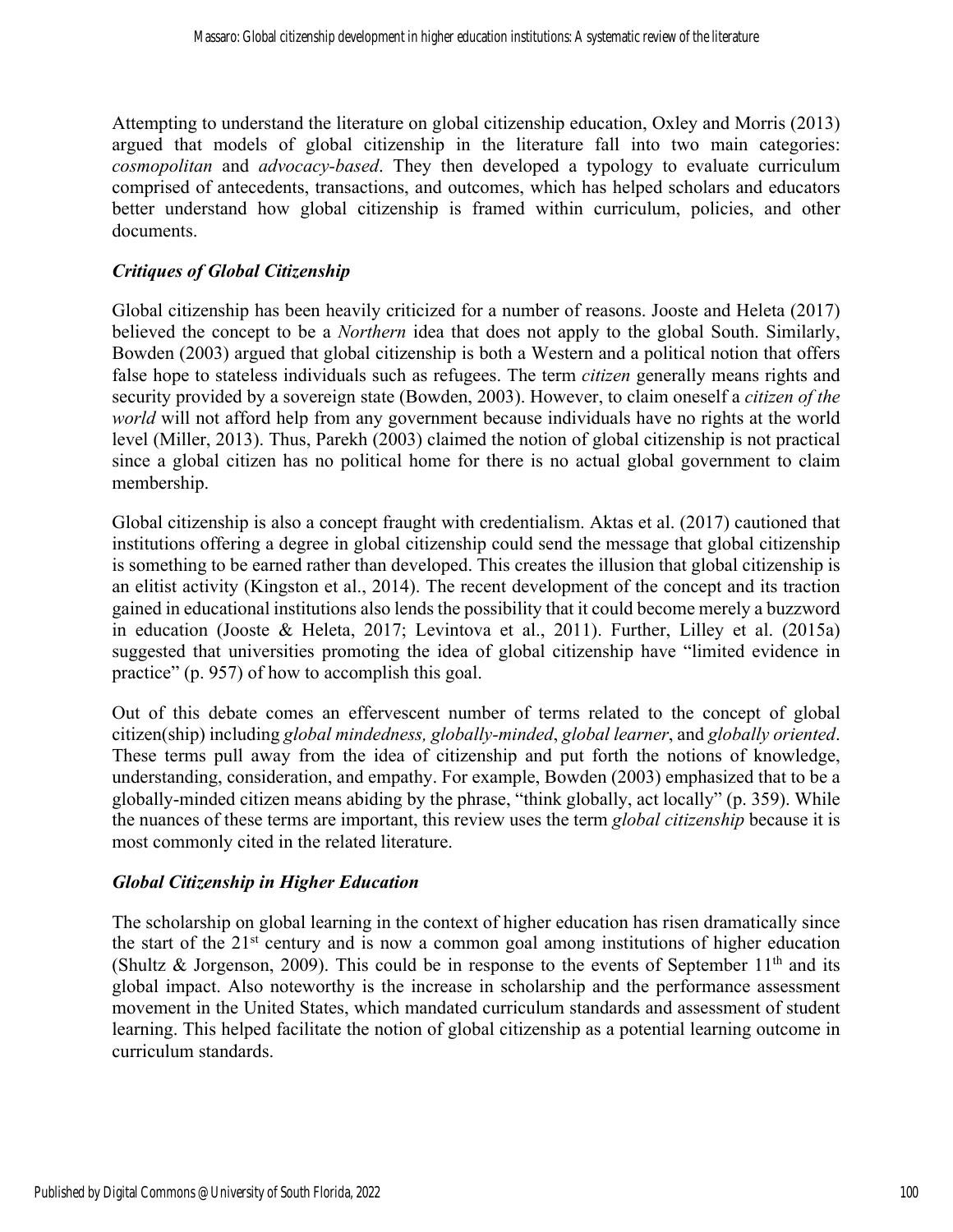For students to develop global citizenship, Shiel and Mann (2006) believed students must first adopt a global perspective and see their lives in connection to people around the world. Then, through university curriculum and extra-curricular activities, students will learn about global issues, global processes, internationalization, and sustainable development. As a result, Shiel and Mann (2006) argued this would enable students to develop the values, attitudes, and skills of a global citizen. Many institutions have designed curriculum, activities, and programs to help students acquire global citizenship skills. Aktas et al. (2017) analyzed 24 institutions in five countries offering programs in global citizenship and found themes of international travel, language proficiency, service learning, and curriculum content. They found most programs aimed at preparing students for the global economy and that the wide range of programs offered had no formulaic curriculum.

In the United States, the Association of American Colleges and Universities (AAC&U; n.d.) serves as a national organization that aims to advance the quality and equity of undergraduate liberal education. The AAC&U (n.d.) recognizes that "we live in an interdependent but unequal world," and higher education can help prepare students to become innovative problem solvers (para. 1). The AAC&U created an initiative to incorporate global learning into higher education by funding ten projects to be implemented at the undergraduate level. Shultz and Jorgenson (2009) reviewed the projects and discovered common goals of intercultural skills and global competency, but their central procedures differed. The activities carried out in the projects varied from single to multiple components, as the AAC&U did not enforce a set of standardized procedures for them.

It is important to note that the interconnected world has become evident by the rapid spread of the COVID-19 virus. The pandemic has caused universities to transition face-to-face courses to online courses, send students home when possible, and cancel study abroad opportunities. These recent changes have impacted students, faculty, and administers in higher education in many ways. Though higher education institutions may continue to aim to develop global citizens, their ability to do so may be severely affected by the pandemic.

# **Methods**

# *Search Strategy*

A systematic review of the literature was completed in June 2018 to better understand how global citizenship is being studied, measured, and operationalized in the context of higher education institutions. According to Xiao and Watson (2019), if researchers are able to understand a group of related literature, then they are able to "test a specific hypothesis and/or develop new theories" (p. 93). Therefore, a systematic literature review was conducted because of its potential to aid scholars, faculty, and administrators in designing future studies, curriculum, and global initiatives in higher education.

Systematic searches for this review were completed in all of the databases on EBSCOhost and ProQuest. Terms were searched for in the abstract to locate empirical studies with a main focus of global citizenship in higher education. Asterisks were used in the terms as a truncation command, which searched for a particular root word and retrieved results with any ending. The following terms were searched on both databases: (*global citizen*\* OR *global mindedness* OR *global*\* *minded* OR *global learn*\* OR *globally concerned* OR *world citizen*\*) AND (*qualitative* OR *quantitative*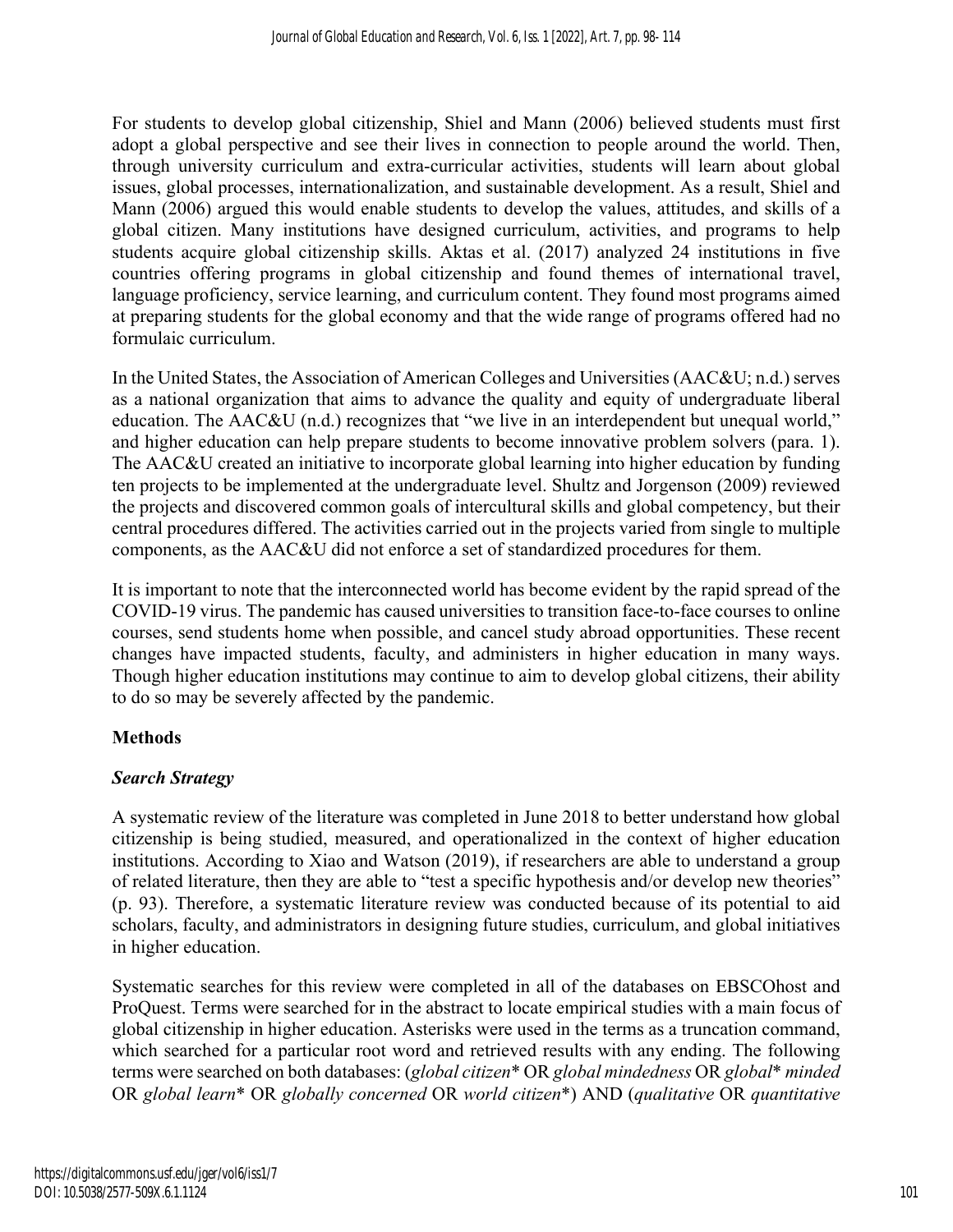OR *quasi-experiment*\* OR *experiment*\* OR *research* OR *study* OR *randomize*\* OR *mixed method*\* OR *empirical*) AND (*higher education* OR *college* OR *university* OR *post secondary* OR postsecondary OR *undergraduate*). A second search was conducted in May 2020 using the previously mentioned terms along with the term *pandemic* to determine whether or not there is a relationship between the concept of global citizenship and its use on the world stage due to recent events. These terms, originating from the literature and recent events, provided a broad enough spectrum of global citizenship scholarship in higher education to continue the systematic review.

#### *Inclusion and Exclusion Criteria*

Inclusion and exclusion criteria were then developed to help determine study eligibility. For studies to be included, they had to be of empirical research and conducted with either undergraduate students or faculty of undergraduate students at public or private higher education institutions or community colleges. The search was limited to only peer-reviewed articles published between 2000 and 2018 to reflect the surge in scholarship on this concept at the beginning of the 21<sup>st</sup> century. Variations of the concept of global citizenship are prominent in the literature and often used interchangeably (McGaha & Linder, 2014), so the terms *global mindedness*, *global learning*, and *world citizen* were included in the search terms.

During the search, it became evident that several articles listed global citizenship or another similar term in the abstract or as a keyword but then failed to fully address the topic in the manuscript (e.g., Bergami, 2011). Thus, exclusion criteria were also developed. Studies were excluded if they were a research review; program evaluation; conceptual; based in preschool, primary, secondary, graduate, or adult education; or not primarily focused on global citizenship or a related term. Studies were also excluded if they were in a language other than English due to the author's inability to read them.

#### *Screening Procedure*

The initial search in *EBSCOhost* identified 422 studies and *ProQuest* identified 182. The second search, which included the term *pandemic*, yielded no results. An additional five studies were also identified through handsearching the references of identified articles. All 609 studies were downloaded into an Excel spreadsheet, and 370 studies remained once duplicates were removed. The initial review consisted of scanning the titles and abstracts to determine whether or not they met the inclusion criteria. This first round of review eliminated 268 studies leaving 102 studies for further consideration. The full-texts of the remaining studies were read and assessed for eligibility requirements. From these studies, 57 met inclusion criteria.

#### **Findings**

A codebook was created to gather the following information about each study: citation, purpose, geographical location, participant details, definition of global citizenship or related term, methodology, data collection, findings, cited limitations, and contributions to the literature. After reading and then rereading the information gathered on the included studies, patterns began to emerge in response to the research questions. The first research question asked about the patterns of activities, goals, definitions, and measures used to develop global citizenship among undergraduate students that scholars have studied at institutes of higher education. The most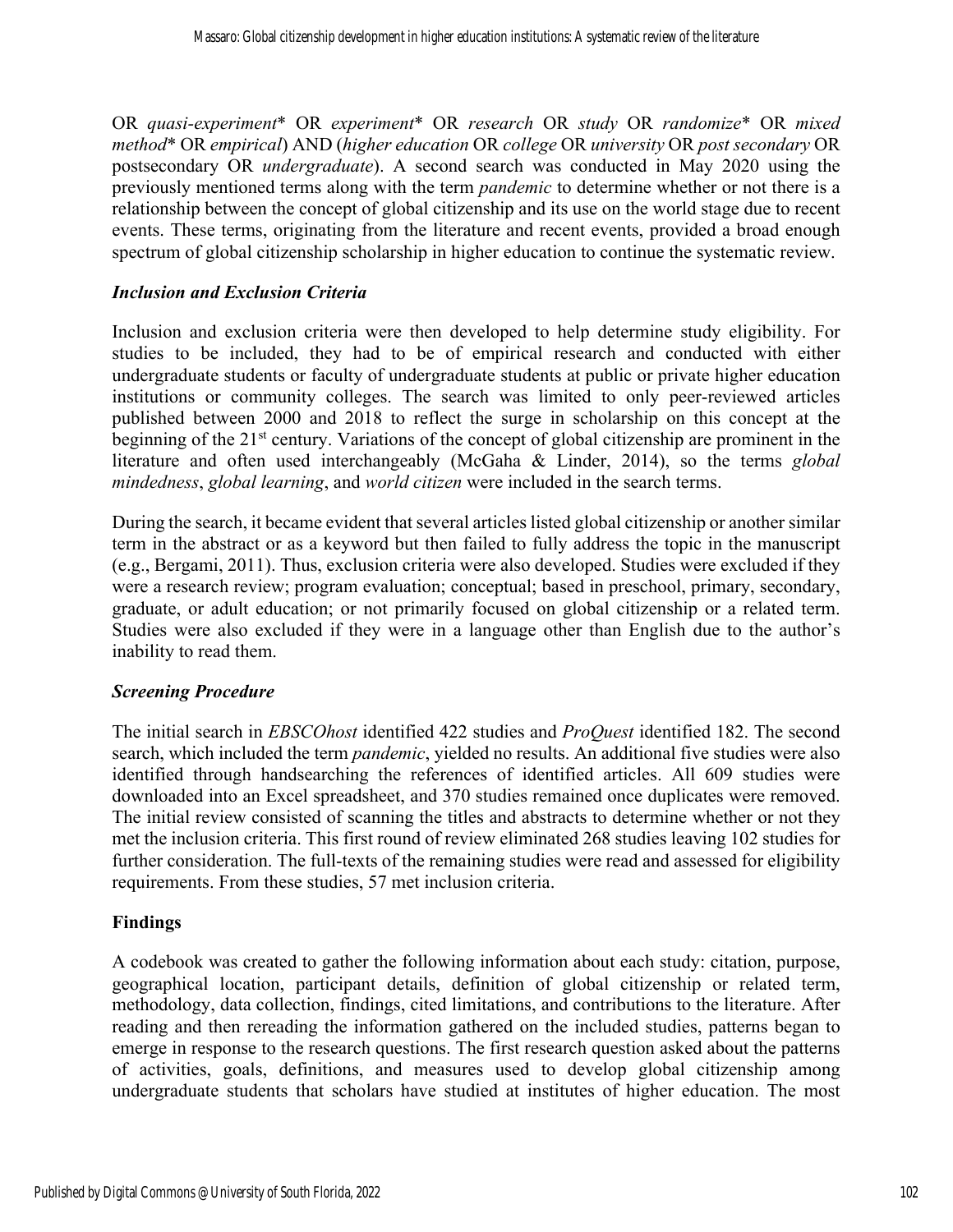prominent pattern in the codebook was the kind of activity, or initiative, that researchers studied at institutes of higher education to better understand how the goal of developing global citizenships is fulfilled. Therefore, the findings of this literature review are organized around the initiatives and types of studies that were conducted. The second research question inquired about the learning outcomes associated with these initiatives. Those naturally followed the identified types of studies because their purpose was to understand how they impacted students' development of global citizenship. Using content analysis (White & Marsh, 2006) and the research questions as a guide, five themes emerged (see Table 1) as to how scholars are researching the development of global citizens at institutions of higher education and the outcomes of these studies: (a) measurements of global citizenship, (b) studying abroad initiatives, (c) investigations of faculty or student perceptions, (d) coursework, and (e) university programs.

| <b>Content of</b><br>study               | Number<br>of studies | Country/region                                                                                                                                                | <b>Research methods</b>                                                                                                                                                                                                                                                                                                                                                      | <b>Outcomes</b>                                                                                                                                                                                                                                                                                                                                                                                                                                               |
|------------------------------------------|----------------------|---------------------------------------------------------------------------------------------------------------------------------------------------------------|------------------------------------------------------------------------------------------------------------------------------------------------------------------------------------------------------------------------------------------------------------------------------------------------------------------------------------------------------------------------------|---------------------------------------------------------------------------------------------------------------------------------------------------------------------------------------------------------------------------------------------------------------------------------------------------------------------------------------------------------------------------------------------------------------------------------------------------------------|
| Measurements<br>of global<br>citizenship | 3                    | USA(1)<br>Turkey $(1)$<br>Poland (1)                                                                                                                          | All 3 studies used quantitative research<br>methods and sought to assess GC and<br>find differences between students                                                                                                                                                                                                                                                         | No differences in gender, race, ethnicity,<br>grade point average, daily Internet use, or<br>college entrance exam scores; differences in<br>total family income, international<br>experiences, second language proficiency,<br>friends from different cultural backgrounds,<br>national identity, and trust                                                                                                                                                  |
| Studying<br>abroad                       | 24                   | USA(15)<br>UK(2)<br>Australia (1)<br>Hong Kong $(1)$<br>South Korea (1)<br>Poland (1)<br>Taiwan $(1)$<br>The Netherlands (1)<br>Turkey $(1)$<br>Vietnam $(1)$ | 11 studies used qualitative methods:<br>pre-departure interviews, pre- and post-<br>surveys and interviews; pre-, mid-, and<br>post-interviews; post-surveys and<br>interviews; document analysis of<br>diaries, journals, and blogs;<br>observations; 10 studies used<br>quantitative methods: pre- and post-or<br>post-measurements of GC; 3 studies<br>used mixed methods | Development of GC; increased academic<br>knowledge, cultural knowledge, global<br>awareness, self-efficacy, language skills,<br>personal growth, and cultural sensitivity;<br>awareness of national identity; strong impact<br>of student and community relationships;<br>reduction of negative stereotypes; students<br>need more than studying abroad experiences<br>to become global citizens                                                              |
| Faculty and<br>student<br>perceptions    | 14                   | USA(6)<br>Australia (4)<br>EU(3)<br>UK(3)<br>Spain $(1)$<br>Hong Kong (1)<br>Thailand (1)                                                                     | 8 studies used qualitative methods:<br>interviews, focus groups, observations,<br>and document analysis; 4 studies used<br>quantitative methods: one-time surveys<br>to capture attitudes/perceptions and<br>surveys to compare groups of students;<br>2 studies used mixed methods<br>combining a survey and focus groups                                                   | GC can be developed in cosmopolitan<br>community spaces; students are aware of the<br>impact of globalization; students have<br>different perceptions of citizenship;<br>internationalizing the curriculum is<br>important                                                                                                                                                                                                                                    |
| Coursework                               | 10                   | USA(7)<br>Canada (1)<br>The Netherlands (1)<br>UK(1)                                                                                                          | 5 studies employed qualitative methods:<br>interviews, focus groups, journal<br>entries, document analysis, action<br>research, arts-based research,<br>observations, and field notes; 3 studies<br>used a mixed method research design; 2<br>studies used quantitative methods: a<br>pre/posttest and a cross sectional survey                                              | Coursework can expand and deepen<br>students' understanding of global issues;<br>develop international-mindedness, gain<br>appreciation for world music; increase in<br>students' ethical sensitivity and critical<br>consciousness; shifts in global competency<br>and related dispositions                                                                                                                                                                  |
| University<br>programs                   | 6                    | USA(4)<br>Hong Kong (1)<br>Spain $(1)$<br>Thailand (1)                                                                                                        | 4 studies employed a mixed methods<br>research design, 1 of which was a<br>longitudinal study; 1 collected data<br>through pre/post quantitative surveys; 1<br>collected qualitative data through<br>journal entries                                                                                                                                                         | Freshmen have little knowledge of human<br>rights and are not activist oriented, but they<br>are capable of learning about social and<br>human rights; students can develop a GC<br>orientation over time in programs with<br>multiple components; most significant<br>impact on global citizenship identity came<br>from interactions with other cultures and<br>places; programs need to better<br>communicate with students about related<br>opportunities |

|  |  |  | Table 1. Summary of Study Characteristics |
|--|--|--|-------------------------------------------|
|--|--|--|-------------------------------------------|

*Note*. Some studies examined participants from multiple countries. In these cases, all of the countries were accounted for in the country/region category.  $EU = European Union$ ;  $GC = global$  citizenship;  $UK = United Kingdom$ ;  $USA =$ United States of America.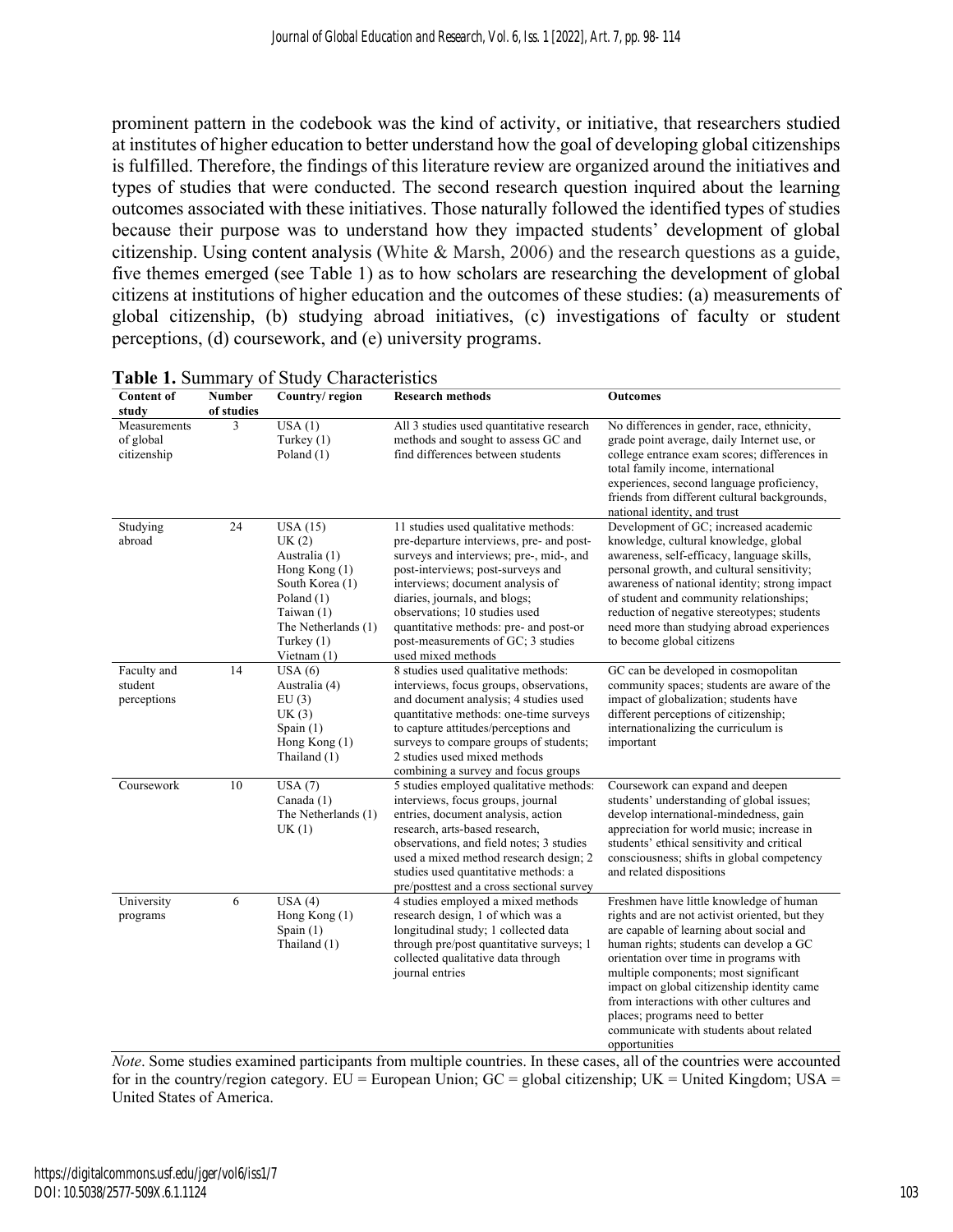#### *Measurements of Global Citizenship*

Since the 1950s, scales have been developed to measure global citizenship and related concepts (Hett, 1993). The more commonly used instruments are Morais and Ogden's (2011) Global Citizenship Scale designed to measure global citizenship among undergraduate students, Hett's (1993) Global-Mindedness Scale developed to measure global-mindedness among undergraduate students, and Hammer and colleagues' (2003) Intercultural Development Inventory, which takes a developmental approach to measuring intercultural sensitivity.

Three of the 57 (5%) identified studies aimed to administer a survey solely for the purpose of measuring students' levels of global citizenship and looking for differences based on demographics and student characteristics between groups. The measures used in these studies were not in conjunction with a university program, studying abroad, or another initiative. Two studies employed the Global Citizenship Scale (Anthony et al., 2014; Kayisoglu, 2016) and one used the Global-Mindedness Scale (McGaha & Linder, 2014).

Anthony et al. (2014) measured freshmen students' global citizenship development and did not find any differences between them based on grade point average or gender. However, there were significant differences between students based on their majors. Students who were Undecided Majors scored significantly different on the Global Citizenship Scale than students who were Communications, Arts, Humanities or Fine Arts majors. Kayisoglu (2016) surveyed pre-service physical education teachers and found no significant differences in students' global citizenship level by gender, daily Internet use, and college entrance exam scores. However, there were differences based on second language proficiency and total family income. Finally, McGaha and Linder (2014) examined pre-service teachers and discovered that students with two or more friends from different cultural backgrounds, experiences outside of the United States, and those planning to study abroad while in college scored higher levels of global citizenship than students who did not exhibit these characteristics.

#### *Studying Abroad*

Studying abroad was the focus of 24 of the 57 (42%) studies. These studies either focused on the impact of a study abroad program or compared students who had an international educational experience to those without one. The findings from these studies indicated a range of outcomes, but the majority of them argued that students overall benefited from studying abroad. Seven studies indicated that studying abroad helped students develop global citizenship, global-mindedness, or intercultural competencies (Clarke et al., 2009; Hadis, 2005; Karatekin & Taban, 2018; Mason & Thier, 2018; Macdonald & MacLeod, 2018; Wright & Clarke, 2010; Wynveen et al., 2012). Chang (2016) noticed that participants who studied abroad tended to identify themselves as global citizens. However, Cho and Chi (2015) discovered U.S.-educated Koreans showed higher levels of trust and national identity than the Korean students in Seoul, yet both groups were aware of social issues.

Other studies revealed more detailed findings such as studying abroad increased academic knowledge, cultural knowledge, and global awareness (Blake-Campbell, 2014); reduced negative stereotypes and increased self-efficacy (Eisenhardt & Sittason, 2009); improved language skills, personal growth, and cultural sensitivity (Chi, 2013); improved intercultural communication and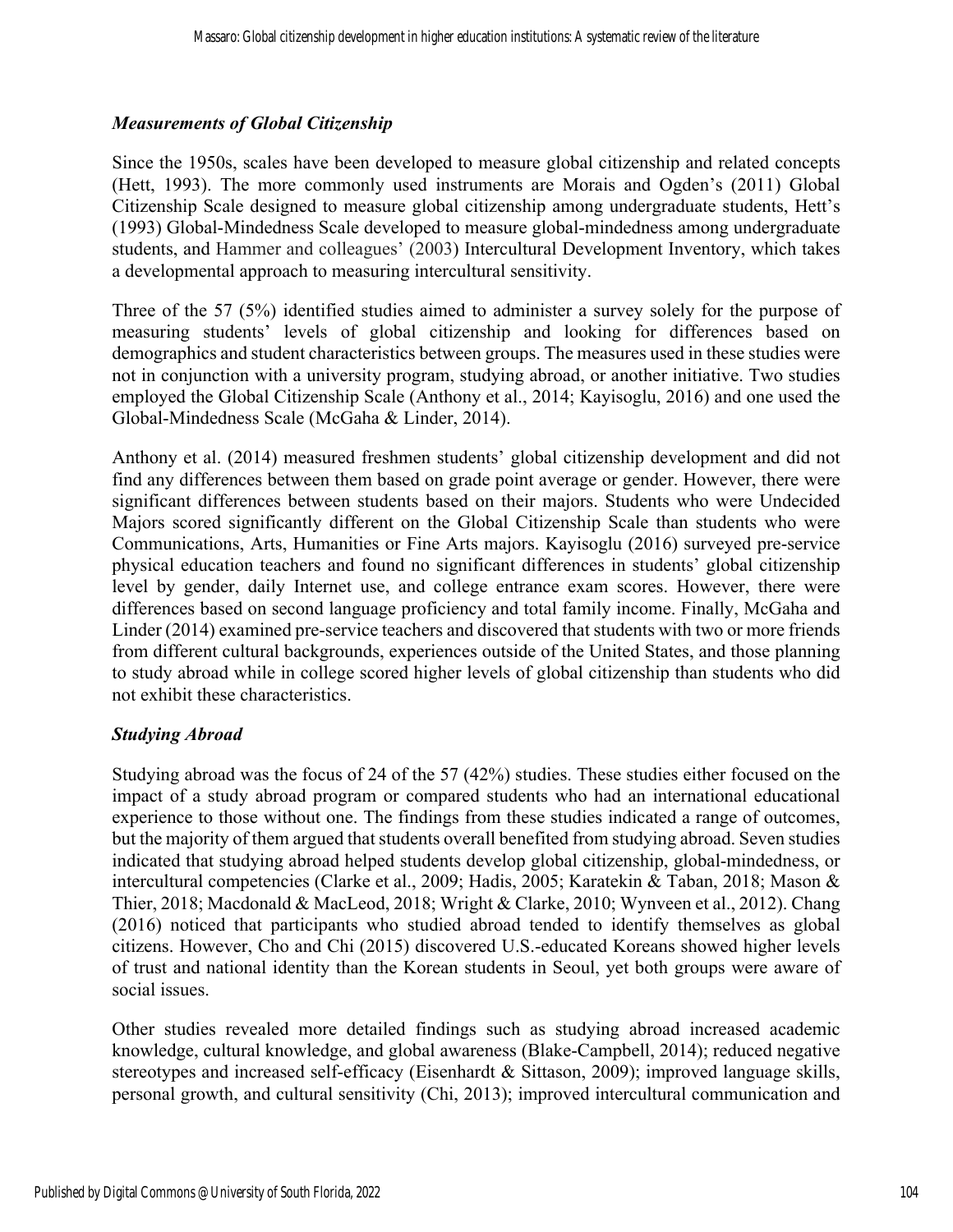global knowledge (Hatipoglu et al., 2014); and developed students' awareness of their own national identity and counteracted American stereotypes (Dolby, 2007). Kehl and Morris (2007) found that students who studied abroad for a semester had higher levels of global citizenship than students who studied abroad for shorter lengths of time, and Killick (2012) noted that students who experienced living in a community tended to feel more connected to the people of that community.

Though, some of these studies provided alternative findings suggesting that developing global citizenship is more complicated than a single studying abroad experience. Two studies noted that studying abroad alone was not a strong indicator of global citizenship development, but rather the location of the experience combined with academic focus was more significant (Tarrant et al., 2011; Tarrant et al., 2014). Howard et al. (2017) noticed that students were able to develop aspects of global citizenship abroad and through online components at home. Two studies showed that studying abroad can increase knowledge and awareness but does not always create global citizens (Chi, 2013; Rapoport, 2017). Similarly, Mathews (2017) indicated that a single exposure to another country is not enough to shift the mindsets of students. This coincides with Young et al.'s (2017) discovery that participants needed more guidance during their abroad experience to develop global citizenship. At times, studying abroad is more in line with global consumerism than global citizenship as students felt differences in cultures and lifestyles but did not always seek to understand or embrace them (Hermann et al., 2016). On the other hand, participants who expressed more interest in global issues and higher levels of second language skills during a study abroad program were more likely to develop a global citizenship mindset than students who did not, indicating that personal dispositions have a strong role to play in the development of global citizenship (Jackson, 2015).

#### *Faculty and Student Perceptions*

Of the 57 studies, 14 (24.5%) sought to understand how students experienced and perceived global citizenship and how faculty members prepare students to become global citizens and their perceptions of that initiative. Altikulaç (2016) found that pre-service social studies teachers in Turkey were more likely to consider themselves patriots than global citizens. Streitwieser and Light (2010) noticed that students in the United States talked about global citizenship in specific manners, including global existence, awareness, openness, participation, and commitment. While students in Hong Kong were aware of globalization, yet apathetic to international affairs led researchers to conclude that global citizenship is not a goal for most undergraduates (Chui & Leung, 2014). Lilley et al. (2015b) determined that students needed to leave their comfort zone, think critically, and engage with people beyond their immediate network to develop global citizenship.

Other studies investigated the alignment of university goals and student and faculty perceptions. Thanosawan and Laws (2013) discovered that a Thai university's goals, curriculum, and values did not align with students' and administrators' perceptions. Their results revealed that while the International College within the university promoted global citizenship development, administrators felt it was not expected of their graduates and students believing four years is too short of a time to develop global citizenship (Thanosawan & Laws, 2013). Robertson (2015) noted that internationalizing the curriculum is important, yet Trede et al. (2013) concluded that even though international programs seemed well planned, there is a need for purposeful pedagogy to accomplish their goals. Hu and colleagues (2014) found that faculty members tended to think that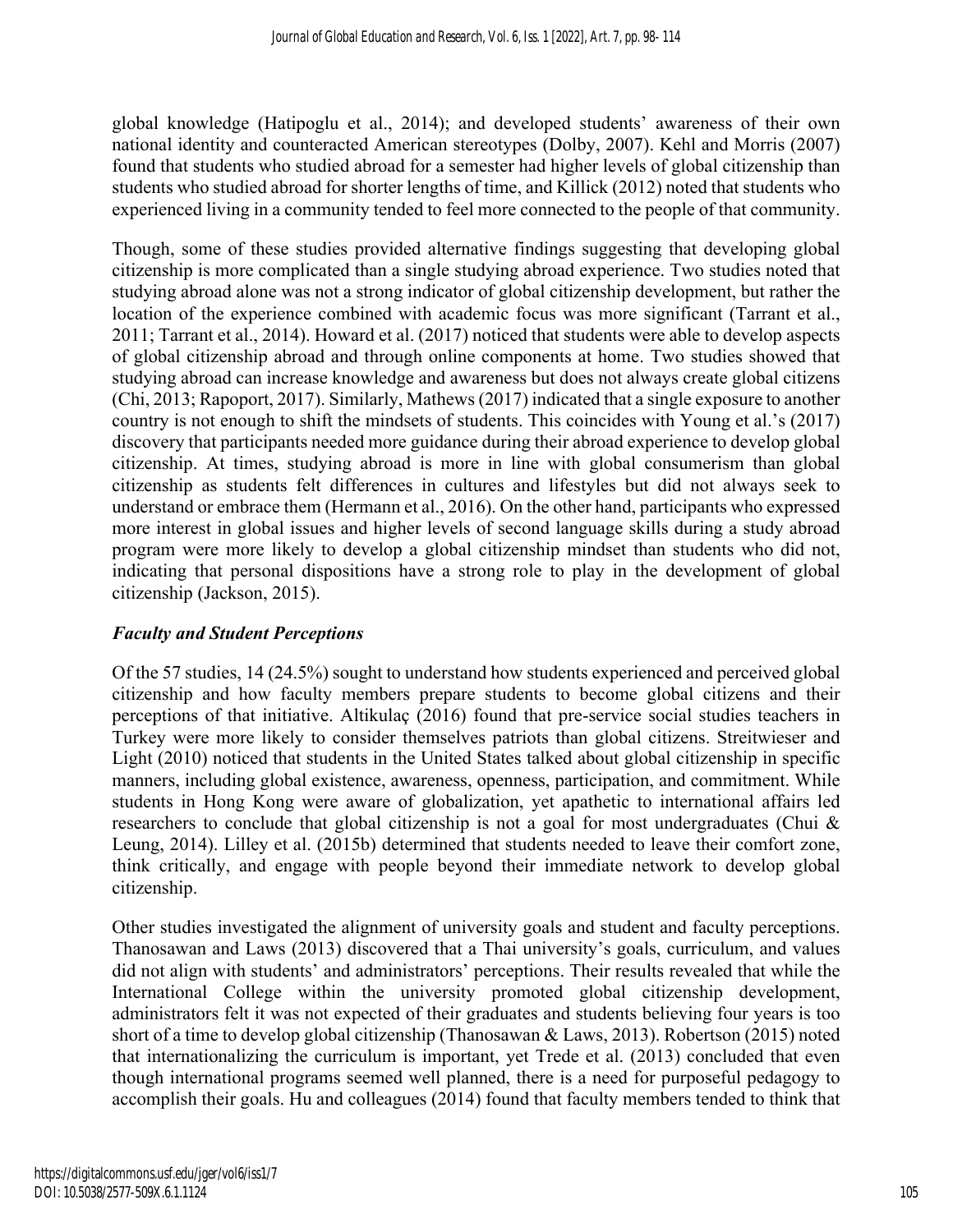students lacked global knowledge and awareness, and Shiel's (2007) study concluded that, in fact, students did not always know the terminology of global issues. This lack of translation from objectives to learning is supported by Schartner and Cho's (2017) study, which indicated that more effort is needed to expand internationalization among faculty members and students.

Alternatively, Shiel (2009) compared the results of their self-created survey to one previously given and found that current students seemed to have a better understanding of global perspectives and sustainable development and concluded that the university had made strides in developing global citizens. Lilley et al. (2017) called upon scholars to move past the terminology and definitions surrounding global citizenship and instead consider it as a fluid concept of learning to think differently. This idea of fluidity is supported by Estellés and Romero's (2016) finding that students have different perceptions of what it means to be a citizen and not all include global aspects into their understanding of citizenship.

## *Coursework*

Of the 57 studies, 10 (almost 18%) investigated how global citizenship is incorporated into coursework. These studies looked at how specific courses, assignments, and pedagogy have influenced student development of global citizenship. All of these studies found that deliberate instructional approaches have positive impacts on student development of global citizenship. An undergraduate honors course had positive impacts on student knowledge, insight, ethical sensitivity and understanding of their role as a global citizen (Schutte et al., 2017). A first-year seminar facilitated an increase in students' abilities to make connections between the coursework and their knowledge, skills, and attitudes of global citizenship (NguyenVoges & Lyons, 2017). Even a one-unit seminar course contributed to the active learning, meaningful engagement, and development of global citizenship skills in the students (Anderson et al., 2003), and a global education elective course helped students shift their global thinking, knowledge, and dispositions (Kopish, 2017).

A few studies investigated a certain component of a course. Fluck et al. (2007) studied two international business courses taught by the same instructor, but one contained an online multicultural component. They noticed that student global-mindedness scores increased by 5.55% when they participated in the online multicultural component. Another study examined student participation in a role-playing simulation where students were assigned to be representatives of a country and worked together to adopt a resolution on sustainability (Levintova et al., 2011). As a result of the simulation, student knowledge of global politics and their perceptions of themselves as global citizens were positively influenced (Levintova et al., 2011). Kang et al. (2017) found that image-based, multimodal and practice-based pedagogies aided student understanding of global issues in ways that traditional lecture-based courses could not.

Other studies focused on the inclusion of a specific pedagogy or teaching practice. Fanghanel and Cousin (2012) examined the influence of a *worldly pedagogy* on Israeli and Palestinian students studying in the United Kingdom and found that it created a space for students to understand "global questions in the context of a common world shared by plural human beings" (p. 49). VanAlstine and Holmes (2016) discovered positive effects of an internationalized approach to instruction and the incorporation of world music on the global-mindedness of pre-service elementary teachers enrolled in a music methods course. Hanson and McNeil (2012) found common pedagogical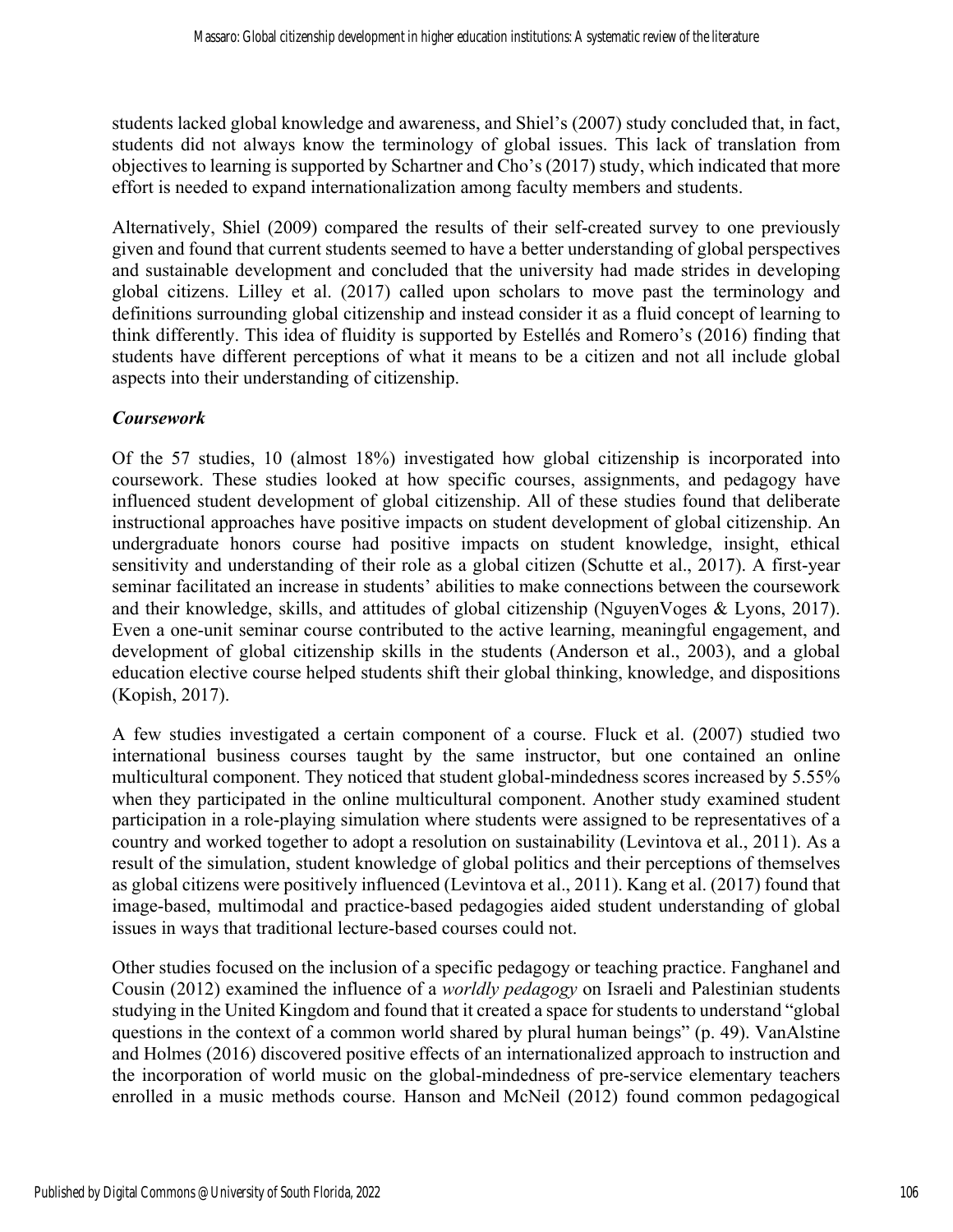practices among faculty members such as a being grounded in social justice, challenging dominant or Western systems of knowledge, a commitment to connecting students to local and global communities, and the inclusion of different political and cultural representations aimed at encouraging students to take different perspectives when building their global competency.

#### *University Programs*

Six of the 57 studies (10.5%) sought to understand how university programs comprising of multiple components foster global citizenship among students. Allred and Somchanhmavong (2015) examined a program consisting of coursework and two study abroad experiences. They found students' language positively shifted when talking about global citizenship, and recommended that educators be intentional about learning objectives and provide students sufficient time for reflection. Ho and Lee (2012) looked at an interdisciplinary program that combined assigned readings, service learning, journal reflections, activities, and time to share their experiences with classmates. They concluded that students were able to develop humanistic concerns and increase their knowledge of themselves, their society, and the world. Hendershot and Sperandio (2009) studied a university program that included coursework, two study abroad experiences, experiential learning activities, and a capstone project. They noticed students' experiences with individuals from cultures different than their own and participation in organized travel contributed the most to their global citizenship development.

A study in Spain sought to explore three learning spaces and found that all of the components contributed to the development of global citizenship among student (Boni & Calabuig, 2017). More specifically, the elective courses increased critical learning, the international experiences increased understanding and empathy of others, and the student-led community component led to stronger agency among students (Boni & Calabuig, 2017). Another study examined the impact of a learning community on undergraduate freshmen's development of global citizenship (Kingston et al., 2014). A learning community is a group of students who take two or more classes together generally linked by a common topic (Kuh, 2008). Kingston et al. (2014) discovered that university freshmen enter college with little knowledge of human rights and generally do not participate in forms of activism. However, they also found that learning communities helped foster students' abilities to take different perspectives and empathize with others which led them to adopt a global citizenship orientation. Finally, Malecha and Dahlman (2017) investigated the second language requirement of an undergraduate university-wide honors program that included studying abroad, second language coursework, service learning, self-assessment, and reflection. They found that the majority of students agreed with the requirement and also understood the importance and role of global citizenship within the program.

#### **Discussion**

The first research question aimed to investigate how scholars are studying the activities, goals, definitions, and measures that contribute to the development of global citizenship among undergraduates in institutes of higher education. The findings of this literature review revealed that global citizenship is indeed being investigated at institutions of higher education, learning outcomes are generally positive, and that global citizenship is a fluid term holding different meanings among students, faculty members, and institutions. Scholars employed qualitative (26 studies), quantitative (19 studies), and mixed methods (12 studies) research to better understand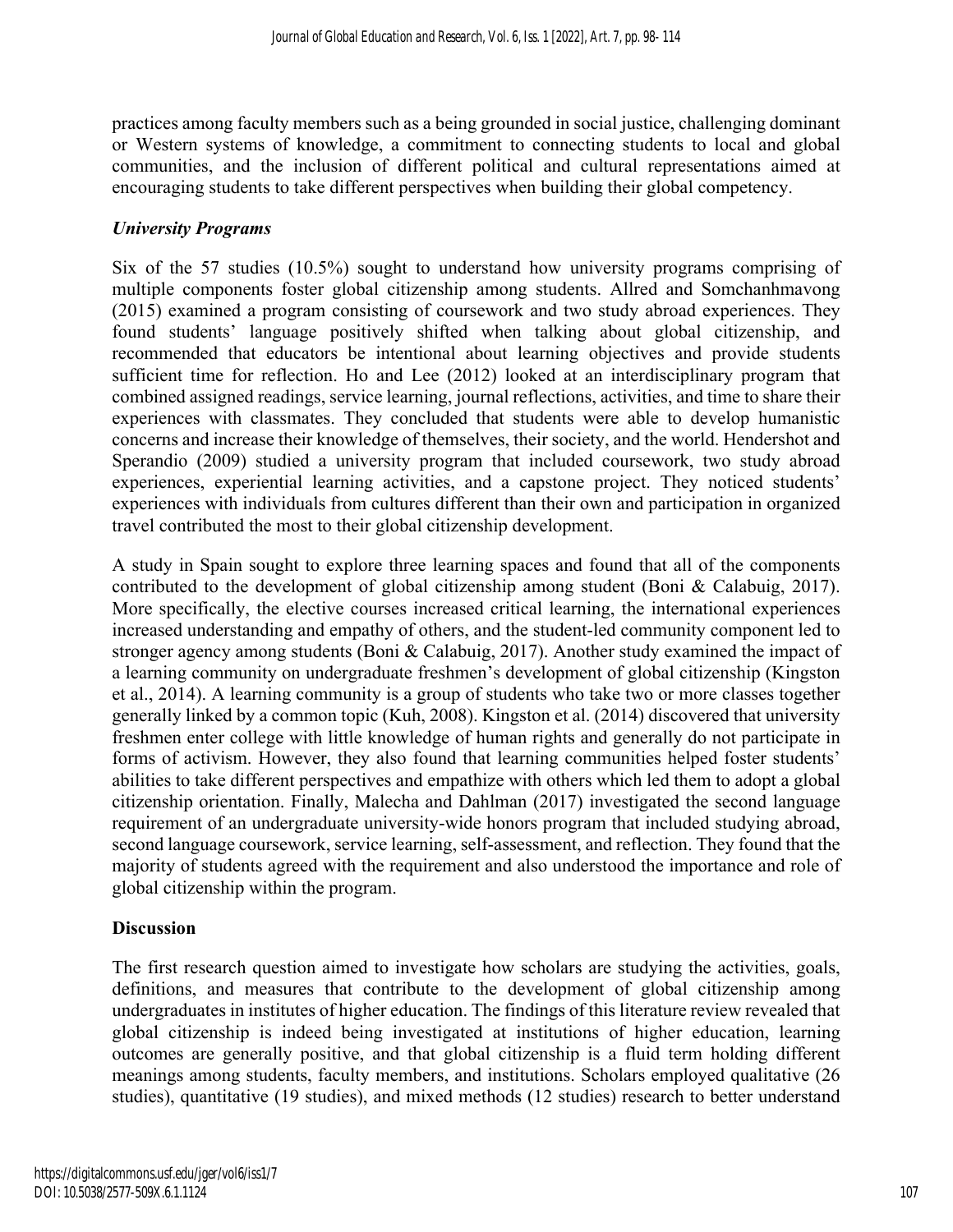global citizenship in higher education. Global citizenship is clearly being studied through multitude methods and a comprehensive picture of the literature emerges.

Over a quarter of the studies investigated faculty and student perceptions of global citizenship. This could be attributed to the inconsistency of the term in the literature. From the identified studies, most scholars defined the term based on methodology and measures (e.g., Hett's [1993] Global-Mindedness Scale) and presented multiple sides and history of the concept. Though it was difficult to pinpoint a common definition due to the variety of terms (e.g., *global citizenship, global mindedness, global learner*), most studies described similar dispositions, responsibilities, knowledge, skills, and global engagement to define what it means to be a global citizen.

The results also indicated that the majority of studies conducted on global citizenship are taking place in the context of studying abroad. According to Chi (2013), studying abroad gained momentum in the late 1990s and programs are now prevalent on college campuses. Young et al. (2017) found commonality in these initiatives by stating, "Clearly, being a global citizen has become the overarching goal and outcome of educational travel" (p. 226). This could explain the numerous studies in this area. However, Streitwieser and Light (2010) challenged study abroad programs to reconsider the term global citizenship, what it means, and how it being used. They found that not everyone who studied abroad became a global citizen, suggesting that programs need to understand that every student has a different idea of the term and of their own expectations for the study abroad experience. This argument is cause for concern for the many institutions of higher education who primarily rely on study abroad programs as a means of achieving the goal of developing global citizens.

Investigating the development of global citizenship through scales of measurement and university programs had the fewest number of studies. One reason could be that the quantitative measures conducted in these studies were also used in other themes or that global citizenship development is more complicated than a baseline measure. For example, university programs aimed at developing global citizens encompassed a multitude of components including studying abroad, coursework, service learning, and language requirements. While this may be more than some scholars and institutions are willing to take on, the question becomes *why have more scholars not investigated the development of global citizenship in this context*, since Aktas et al. (2017) identified 24 institutions with global citizenship programs or degrees. Also noteworthy, only one study investigated a learning community, even though they are a common feature on college campuses (Inkelas & Weisman, 2003). As such, learning communities across university campuses are also likely to have the goal to develop global citizens, and therefore more research in this context is needed.

The second research question asked about the learning outcomes associated with global citizenship initiatives. The findings from each theme revealed that scholars are mostly discussing positive impacts on the initiatives in higher education. Students are able to become global citizens and become aware of global issues through studying abroad, courses, programs, and other diverse experiences. The outcomes of the studies included also indicated that students identify themselves on what could be considered a continuum of global citizenship development. Similar to Hammer et al.'s (2003) Intercultural Development Inventory, which lies on a continuum, higher education students are able to become aware of global issues, become more culturally sensitive, increase their academic and cultural knowledge, become proficient in multiple languages, develop certain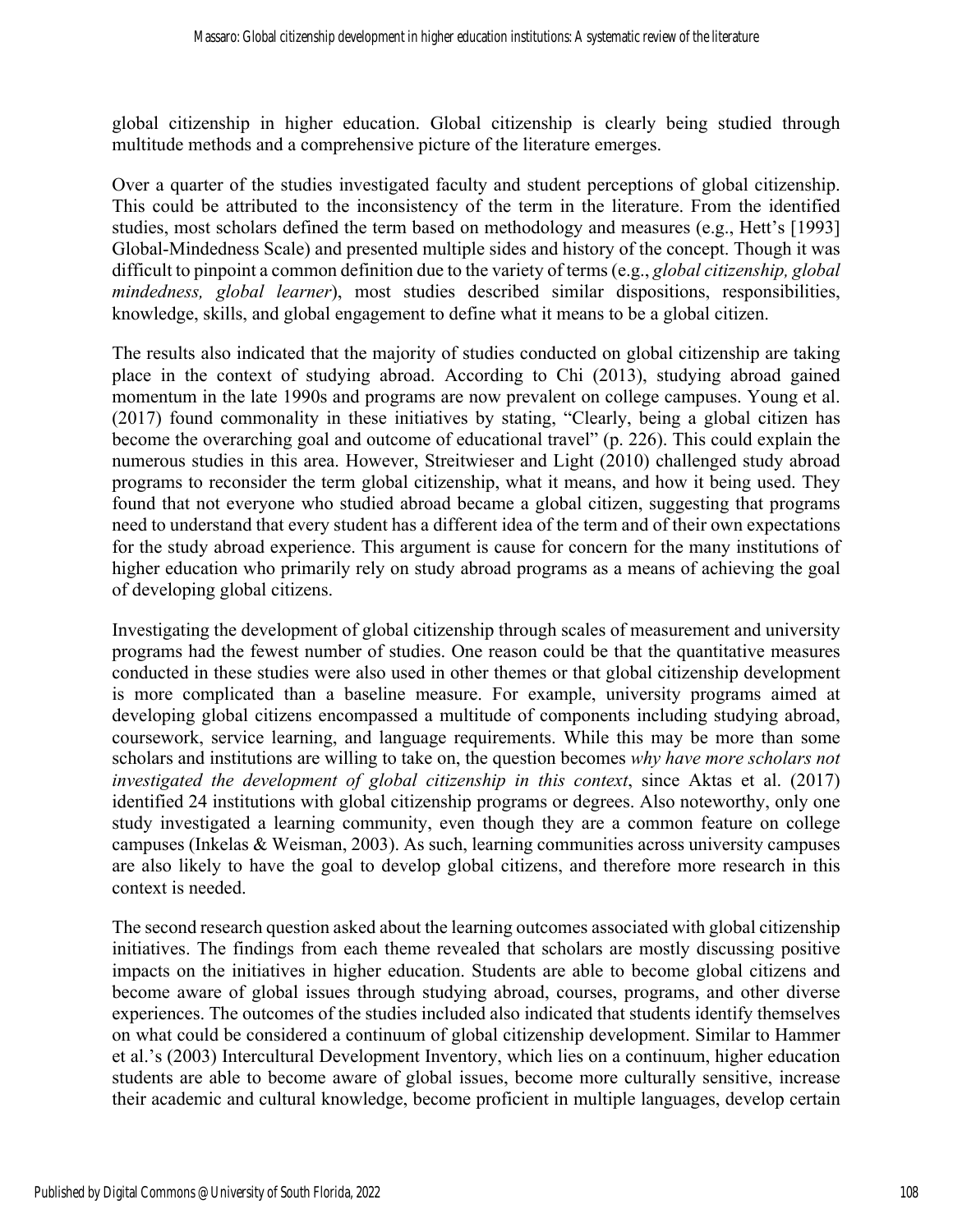dispositions, and become more active in global affairs, development, and action. Changes in these individual aspects would shift students along the global citizenship continuum.

Another pattern that emerged from the data was the uneven distribution of studies by country (see Figure 1). Every country where a study took place was counted. This resulted in 14 countries and a total count of 64. The United States overwhelmingly conducted the most studies with a total of 33. The United Kingdom and Australia were second and third with six and five studies, respectively. The remaining 11 countries and regions had three or fewer studies conducted. Interestingly, the top three countries, accounting for almost 69% of the studies, conducted studies in predominately English speaking, developed countries. Chang (2016) provides rationale for this by stating that the United States hosts the largest number of international students each year. Yet, this unequal distribution strongly reflects Jooste and Heleta's (2017) argument that global citizenship is a Northern concept that does not have a place in the Global South.





*Note*. For studies that examined participants from multiple countries, all of the countries were counted.

#### **Conclusions**

Global citizenship has become a common outcome among institutions of higher education. This literature review set out to understand the empirical research on global citizenship in higher education. The challenge was investigating how a widely used term plays out in practice in the large arena of higher education. The results illustrated that empirical research is indeed being conducted to better understand how institutions aim to develop students' global citizenship. Five themes were identified and the outcomes of higher education initiatives were discussed. While the majority of the outcomes revealed positive benefits to global citizenship development among students, the lack of studies from the Global South and in languages other than English, and the impact of the COVID-19 pandemic indicate the need for more research and work in the future.

#### *Theoretical Implications*

This literature review unites some of the scholarship of global citizenship by identifying ways the concept is being studied in higher education and the outcomes associated with higher education initiatives aimed at global citizenship development. Though five themes emerged, global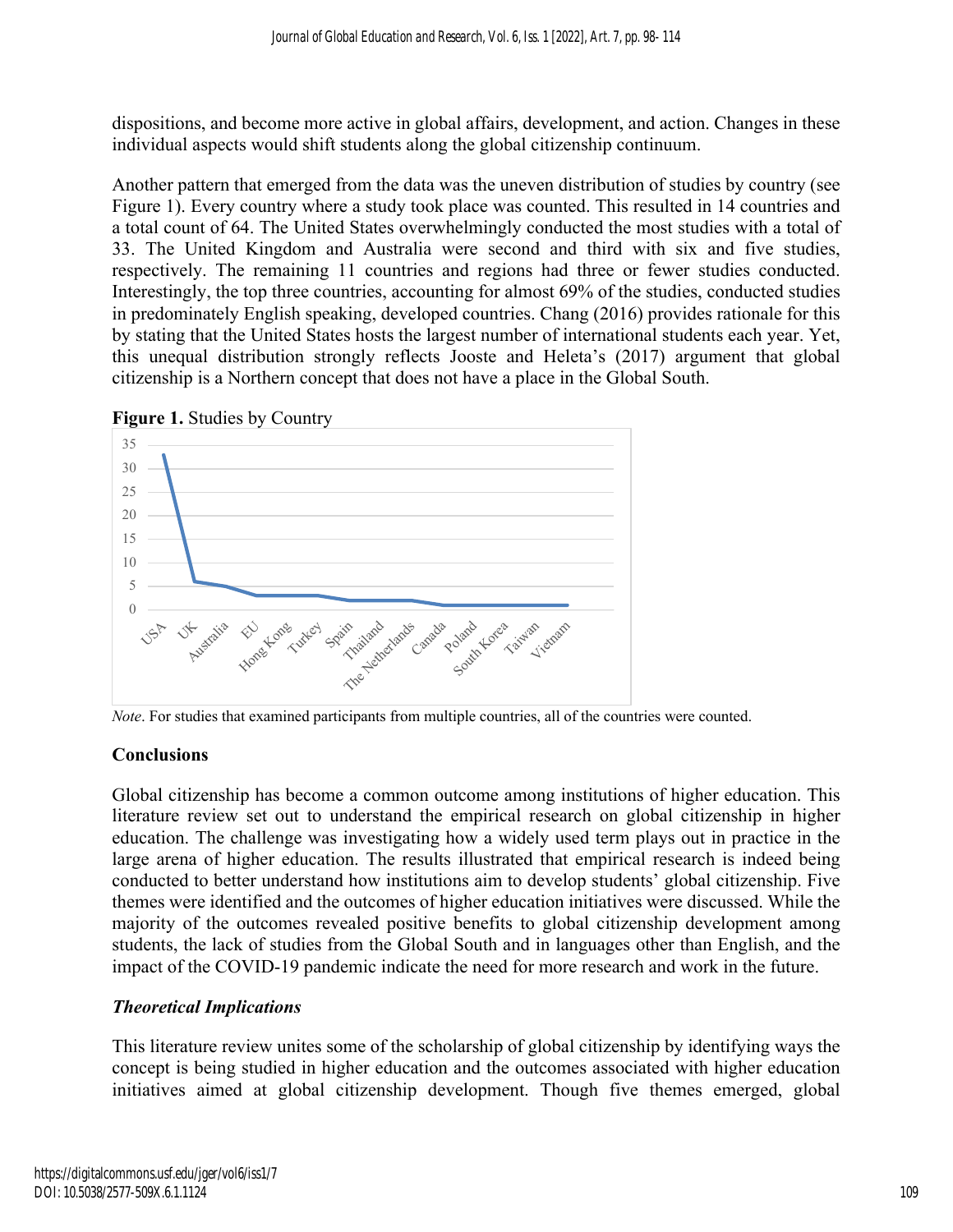citizenship still runs the risk of being a catchword without meaning with variant learning outcomes and definitions (Jooste & Heleta, 2017; Levintova et al., 2011).

Additionally, this literature review highlighted those studies in higher education on global citizenship are not as prevalent as they are in K-12 schools. Goren and Yemini (2017) identified 90 empirical articles in K-12 schools. One reason for this could be that K-12 school districts often follow and adapt a global citizenship curriculum, whereas institutions of higher education generally develop and implement their own programs and courses. Goren and Yemini (2017) used Oxley and Morris' (2013) typology to classify their identified studies. While this framework was useful in their context, the studies in higher education did not fit into this as well because of the greater flexibility of curriculum standards in higher education than in K-12 public schools.

## *Practical Implications*

It is unfortunate that studying abroad was identified as the most common initiative because of the few numbers of students who are able to participate in this opportunity, its perception as an elitist activity, and the restrictions placed on travel as a result of the COVID-19 virus. Only 1.9% of undergraduates from the United States study abroad each year and 10.9% of all U.S. undergraduates study abroad at some point during their degree program (Institute of International Education, 2019). The expensive nature of studying abroad results in a program that only students with the financial means can participate (Shultz & Jorgenson, 2008). However, even the students who are financially able to participate are not currently able to due to the travel restrictions of COVID-19. Until students are once again allowed to embark upon these experiences, global citizenship development may decline. Therefore, institutions of higher education may need to look at implementing other initiatives to develop global citizenship among undergraduates.

Engaging students in active online global learning experiences, such as Liao et al. (2019) describe, are a practical and an effective way to increase students' global competency from their own homes when travel and face-to-face instruction is not possible. Coursework, university programs, and study abroad experiences related to global citizenship require faculty and staff to be familiar with and proponents of the concept. This first requires individuals to reflect on their own practices and understanding of global citizenship (Tenuto, 2020). Thus, if global citizenship continues to be a concept emphasized by institutions of higher education, then developing faculty and staff perceptions is one place to start.

#### *Limitations and Future Research*

The nature of systematic literature reviews results in inevitable limitations. First, only articles written in English were included. This is particularly limiting given the global implications of this topic. This could also explain why the majority of the studies included were conducted in English speaking countries. Also, the possibility of human error is always present even though careful records of the search and codebook were kept, as articles were reviewed, and decisions made about inclusion.

Looking forward, globalizing campuses through programs, courses, and learning communities has increased but remains understudied. Scholars in higher education are conducting research on global citizenship, but more empirical research must be done on this topic in K-12. The lack of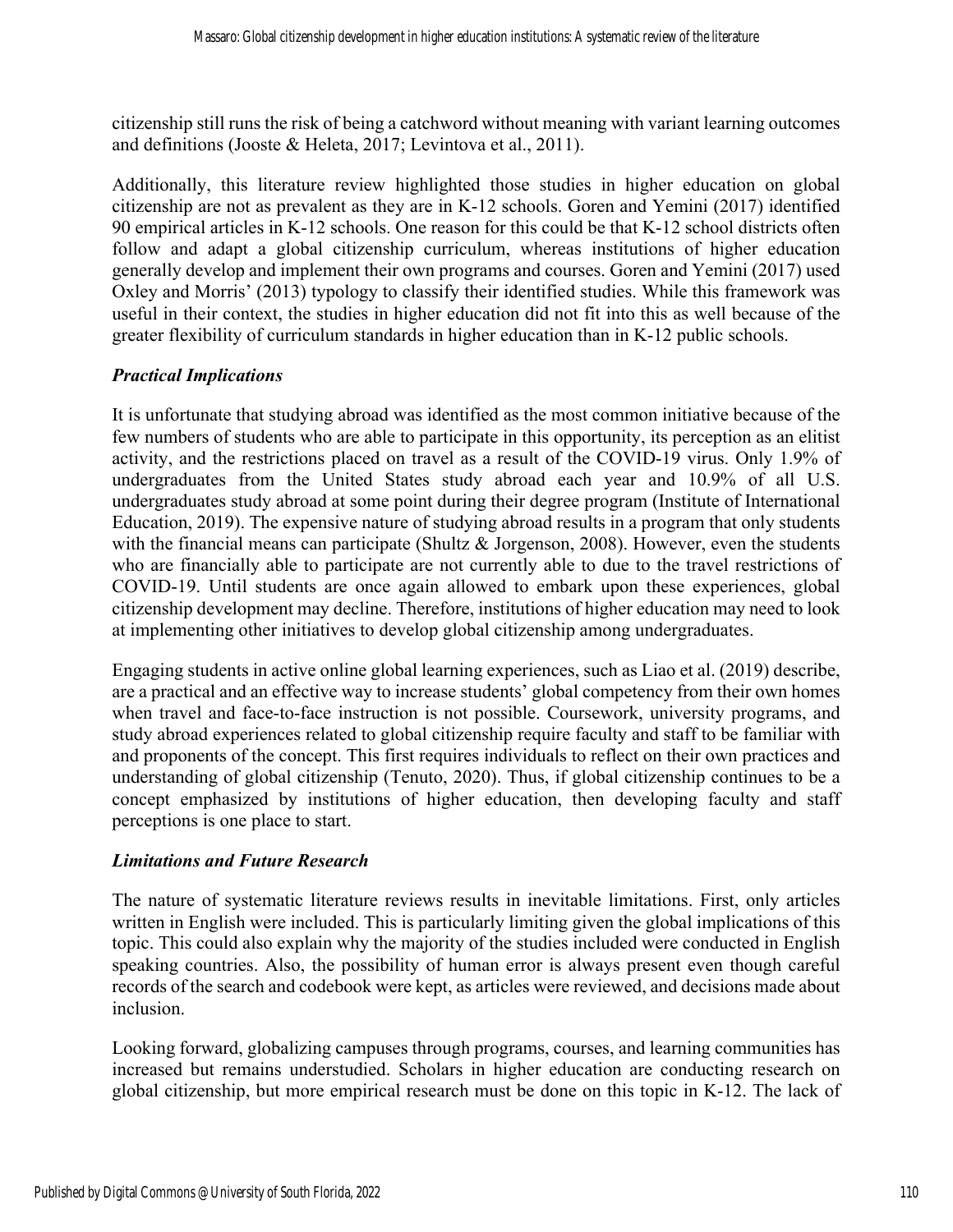research leads to the inability to generalize findings across institutions, especially since only 14 countries and one language are represented in this review of the literature. The variability of studies reviewed here also demonstrates no universal approach to global citizenship development. Therefore, more research is needed in other countries and languages not represented in this literature review. As previously discussed, the COVID-19 pandemic has greatly impacted higher education and future research could examine how the pandemic has affected students' global citizenship development or alternative initiatives being implemented by institutions of higher education besides studying abroad. Other programs such as learning communities and university programs with a goal of global citizenship have yet to be studied within the context of global citizenship development. If programs can better communicate their goals and learning outcomes, then perhaps more scholars will be able to identify these areas of needed research and students will be able to listen more, develop more empathy, and become more socially responsible and engaged global citizens.

#### **References**

- AAC&U. (n.d.). *Shared futures: Guiding principles*. Retrieved January 9, 2021, from https://www.aacu.org/sharedfutures/guiding-principles
- Aktas, F., Pitts, K., Richards, J. C., & Silova, I. (2017). Institutionalizing global citizenship: A critical analysis of higher education programs and curricula. *Journal of Studies in International Education*, *21*(1), 65-80.
- Allred, S. B., & Somchanhmavong, A. K. (2015). Global citizenship and cross-cultural communication: Examining student learning outcomes from the global citizenship and sustainability programme. *Journal of Development Communication, 25*(1), 68-83.
- Altikulaç, A. (2016). Patriotism and global citizenship as values: A research on social studies teacher candidates. *Journal of Education and Practice, 7*(36), 26-33.
- Anderson, J. L., Levis-Fitzgerald, M. R., & Rhoads, R. A. (2003). Democratic learning and global citizenship: The contribution of one-unit seminars. *Journal of General Education, 52*(2), 84-107.
- Anthony, D., Miller, P. B., & Yarrish, K. K. (2014). An analysis of initial global citizenship in a liberal arts college in northeastern Pennsylvania. *Journal of International Education Research, 10*(1), 23-28.
- Appiah, K. A. (2007). Global citizenship. *Fordham Law Review, 75*(5), 2375-2391.
- Bergami, R. (2011). Enhancing intercultural competence through international study tours. *International Journal of the Humanities*, *9*(11), 41-57.
- Blake-Campbell, B. (2014). More than just a sampling of study abroad: Transformative possibilities at best. *The Community College Enterprise, 20*(2), 60-71.
- Boni, A., & Calabuig, C. (2017). Education for global citizenship at universities: Potentialities of formal and informal learning spaces to foster cosmopolitanism. *Journal of Studies in International Education, 21*(1), 22-38.
- Bowden, B. (2003). The perils of global citizenship. *Citizenship Studies*, *7*(3), 349-362.
- Chang, C. W. (2016). I studied abroad, therefore I am a global citizen? An initial study on relationship between global citizenship and international mobility experiences. *Asian Journal of Education, 17*, 131-147.
- Chi, N. H. P. (2013). Absorbing Australian culture through the exchange program at RMIT international university in Vietnam. *Journal of International Education and Leadership, 3*(1), 1-9.
- Cho, Y. H., & Chi, E. (2015). A comparison of attitudes related to global citizenship between Korean-and USeducated Korean university students. *Asia Pacific Journal of Education, 35*(2), 213-225.
- Chui, W. H., & Leung, E. W. (2014). Youth in a global world: Attitudes towards globalization and global citizenship among university students in Hong Kong. *Asia Pacific Journal of Education, 34*(1), 107-124.
- Clarke III., I, Flaherty, T. B., Wright, N. D., & McMillen, R. M. (2009). Student intercultural proficiency from study abroad programs. *Journal of Marketing Education, 31*(2), 173-181.
- Dolby, N. (2007). Reflections on nation: American undergraduates and education abroad. *Journal of Studies in International Education, 11*(2), 141-156.
- Eisenhardt, S., & Sittason, K. S. (2009). Preparing teachers of tomorrow with global perspectives. *Mid-Western Educational Researcher, 22*(1), 24-28.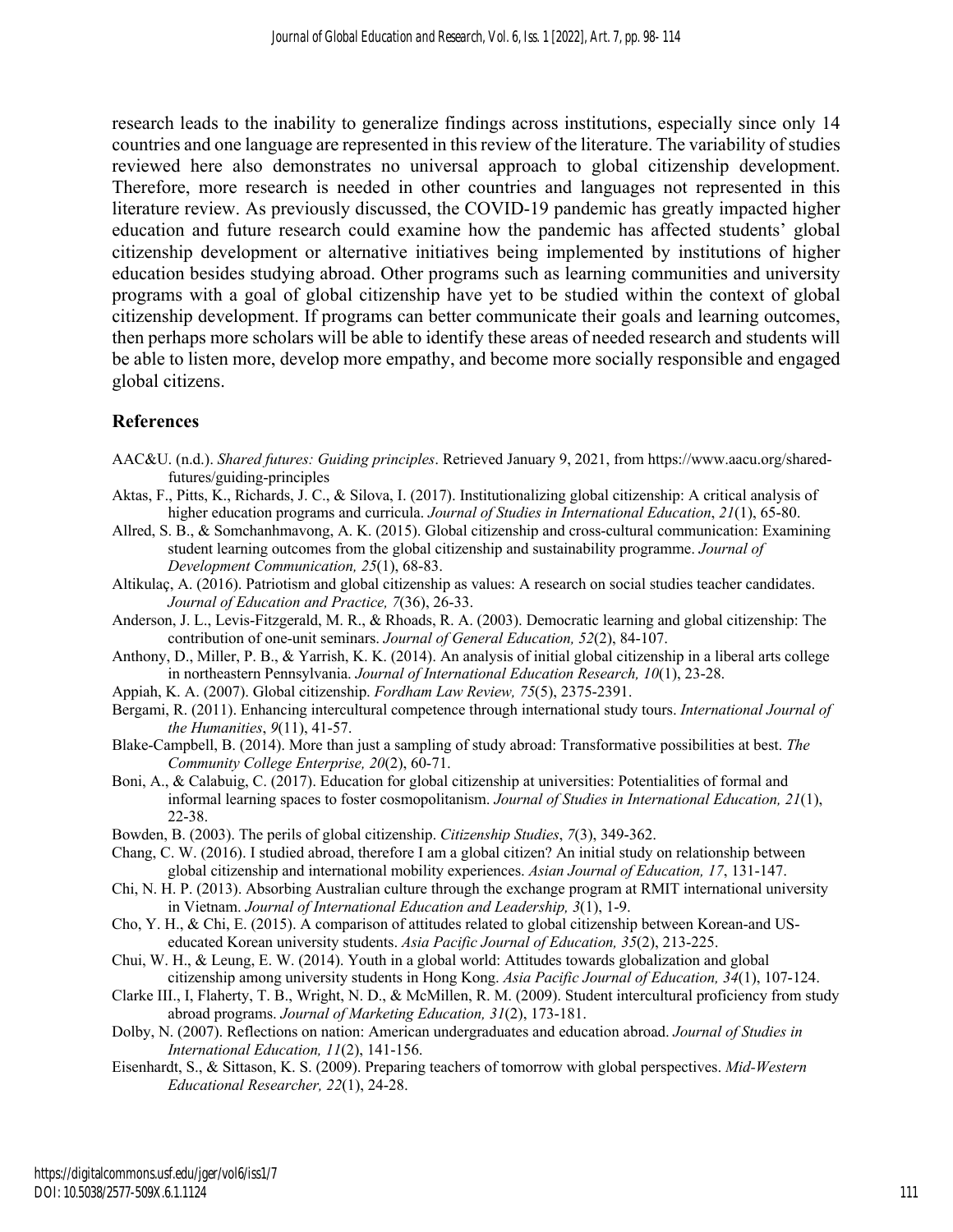- Estellés, M., & Romero, J. (2016). Teacher education for citizenship in a globalized world: A case study in Spain. *Journal of International Social Studies, 6*(2), 21-33.
- Fanghanel, J., & Cousin, G. (2012). 'Worldly' pedagogy: A way of conceptualising teaching towards global citizenship. *Teaching in Higher Education, 17*(1), 39-50.
- Fluck, U., Clouse, S. F., & Shooshtari, N. H. (2007). Reducing ethnocentrism in international business students with an online multicultural supplement. *Journal of Teaching in International Business, 18*(2-3), 133-151.
- Goren, H., & Yemini, M. (2017). Global citizenship education redefined A systematic review of empirical studies on global citizenship education. *International Journal of Educational Research*, *82*, 170-183.
- Hadis, B. F. (2005). Why are they better students when they come back? Determinants of academic focusing gains in the study abroad experience. *Frontiers: The Interdisciplinary Journal of Study Abroad, 11*, 57-70.
- Hammer, M. R., Bennett, M. J., & Wiseman, R. (2003). Measuring intercultural sensitivity: The intercultural development inventory. *International Journal of Intercultural Relations*, *27*(4), 421-443.
- Hanson, C., & McNeil, B. (2012). Faculty understanding and implementation of internationalization and global citizenship. *Collected Essays on Learning and Teaching, 5*, 33-38.
- Hatipoglu, B., Ertuna, B., & Sasidharan, V. (2014). A referential methodology for education on sustainable tourism development. *Sustainability, 6*(8), 5029-5048.
- Hendershot, K., & Sperandio, J. (2009). Study abroad and development of global citizen identity and cosmopolitan ideals in undergraduates. *Current Issues in Comparative Education, 12*(1), 45-55.
- Hermann, I., Meijer, K., & Van Koesveld, S. (2016). Global citizenship, tourism and consumerism: A narrative enquiry into the global consumer-citizen spectrum in students' study tour experiences. *Hospitality & Society, 6*(2), 131-151.
- Hett, E. J. (1993). *The development of an instrument to measure global-mindedness* (Publication No. 9408210) [Doctoral dissertation, University of San Diego]. ProQuest Dissertations Publishing
- Ho, S. Y., & Lee, V. M. W. (2012). Toward integration of reading and service learning through an interdisciplinary program. *Asia Pacific Education Review, 13*(2), 251-262.
- Howard, W., Perrotte, G., Lee, M., & Frisone, J. (2017). A formative case evaluation for the design of an online delivery model providing access to study abroad activities. *Online Learning, 21*(3), 115-134.
- Hu, C., Pazaki, H., & Velander, E. (2014). Evaluating global education at a regional university: A focus group research on faculty perspectives. *Theory in Action, 7*(1), 65-79.
- Inkelas, K. K., & Weisman, J. L. (2003). Different by design: An examination of student outcomes among participants in three types of living-learning programs. *Journal of College Student Development*, *44*(3), 335-368.
- Institute of International Education. (2019). Fast facts 2019. *Institute of International Education*. https://www.iie.org/Research-and-Insights/Open-Doors/Fact-Sheets-and-Infographics/Fast-Facts
- Jackson, J. (2015). Preparing students for the global workplace: The impact of a semester abroad. *Language and Intercultural Communication, 15*(1), 76-91.
- Jooste, N., & Heleta, S. (2017). Global citizenship versus globally competent graduates: A critical view from the South. *Journal of Studies in International Education, 21*(1), 39-51.
- Kang, R., Mehranian, Y., & Hyatt, C. (2017). Incorporating an image-based, multimodal pedagogy into global citizenship education. *International Journal of Education & the Arts, 18*(23), 1-24.
- Karatekin, K., & Taban, M. H. (2018). Global citizenship levels of Polish university students and Turkish Erasmus students in Poland. *Acta Didactica Napocensia, 11*(1), 41-59.
- Kayisoglu, N. B. (2016). Investigation of global citizenship levels of pre-service physical education teachers. *Educational Research and Reviews, 11*(6), 299-306.
- Kehl, K., & Morris, J. (2007). Differences in global-mindedness between short-term and semester-long study abroad participants at selected private universities. *Frontiers: The Interdisciplinary Journal of Study Abroad, 15*, 67-79.
- Killick, D. (2012). Seeing-ourselves-in-the-world: Developing global citizenship through international mobility and campus community. *Journal of Studies in International Education, 16*(4), 372-389.
- Kingston, L. N., MacCartney, D., & Miller, A. (2014). Facilitating student engagement: Social responsibility and freshmen learning communities. *International Society for the Scholarship of Teaching and Learning, 2*(1), 63-80.
- Kopish, M. A. (2017). Global citizenship education and the development of globally competent teacher candidates. *Journal of International Social Studies, 7*(2), 20-59.
- Kuh, G. D. (2008). Excerpt from high-impact educational practices: What they are, who has access to them, and why they matter. *Association of American Colleges & Universities, 14*(3), 28-29.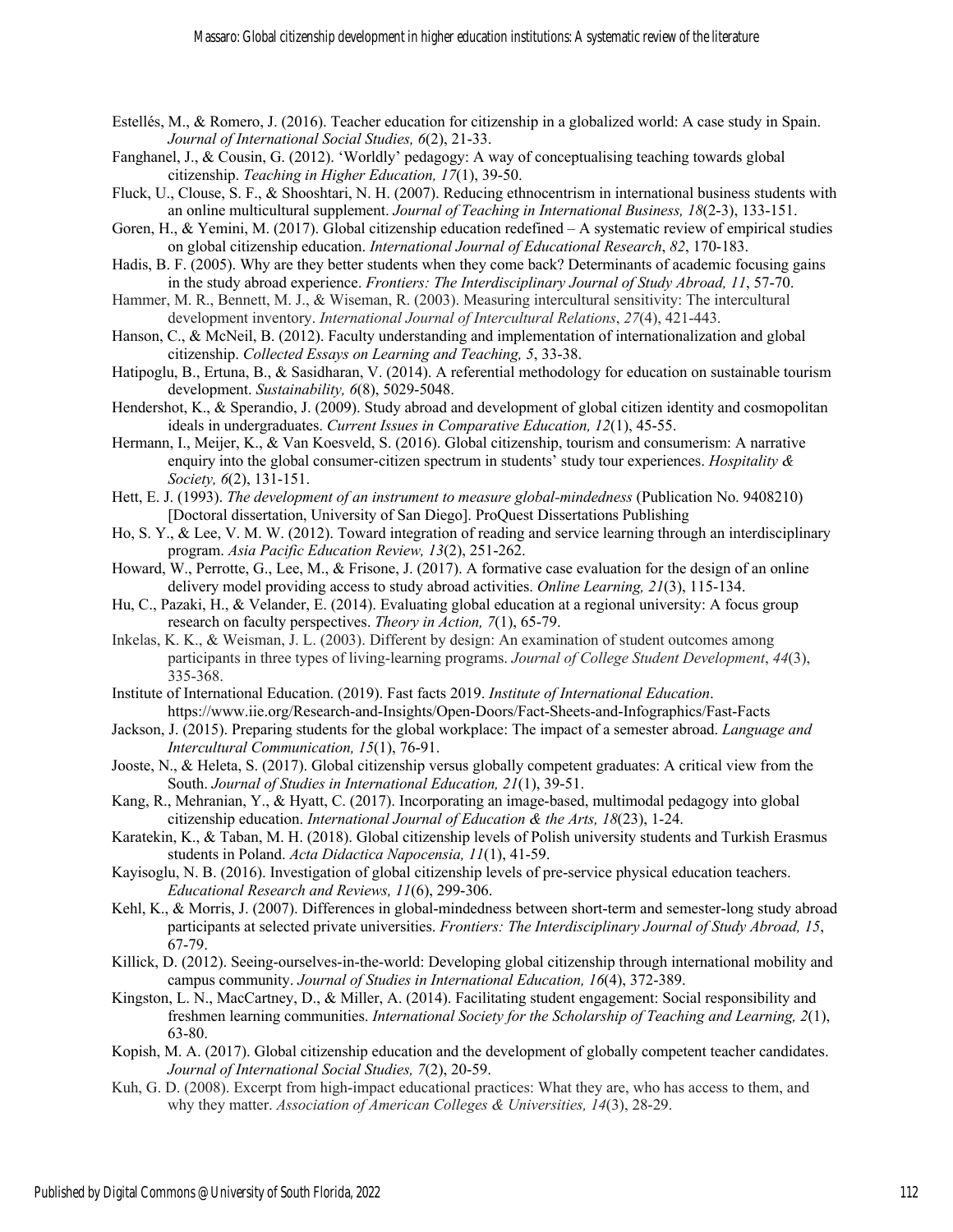- Levintova, E., Johnson, T., Scheberle, D., & Vonck, K. (2011). Global citizens are made, not born: Multiclass roleplaying simulation of global decision making. *Journal of Political Science Education, 7*(3), 245-274.
- Liao, W., Kilcoyne, M. S., Parker, C., Perez-Mira, B., Jones, C., & Woods, L. (2019). Engaging students globally without leaving the comforts of home. *Journal of Global Education and Research, 3*(1), 22-36.
- Lilley, K., Barker, M., & Harris, N. (2015a). Educating global citizens: A good 'idea' or an organisational practice? *Higher Education Research & Development, 34*(5), 957-971.
- Lilley, K., Barker, M., & Harris, N. (2015b). Exploring the process of global citizen learning and the student mindset. *Journal of Studies in International Education, 19*(3), 225-245.
- Lilley, K., Barker, M., & Harris, N. (2017). The global citizen conceptualized: Accommodating ambiguity. *Journal of Studies in International Education, 21*(1), 6-21.
- Macdonald, I., & MacLeod, M. (2018). Design education without borders: How students can engage with a socially conscious pedagogy as global citizens. *International Journal of Art & Design Education, 37*(2), 312-324.
- Malecha, K., & Dahlman, A. (2017). Honors students' perceptions of language requirement as part of a global literacy competency. *Honors in Practice - Online Archive, 264*, 141-160.
- Mason, D. P., & Thier, M. (2018). Study abroad, global citizenship, and the study of nongovernmental organizations. *VOLUNTAS: International Journal of Voluntary and Nonprofit Organizations, 29*, 404-418.
- Mathews, S. A. (2017). Global perspective development as sustained micromovements over time: Examining an international student-teaching experience five years later. *Action in Teacher Education, 39*(4), 397-413.
- McGaha, J. M., & Linder, S. M. (2014). Determining teacher candidates' attitudes toward global-mindedness. *Action in Teacher Education, 36*(4), 305-321.
- Miller, D. (2013). The idea of global citizenship. In S. R. Ben-Porath, & R. M. Smith (Eds.), *Varieties of sovereignty and citizenship* (pp. 227-243). University of Pennsylvania.
- Morais, D. B., & Ogden, A. C. (2011). Initial development and validation of the global citizenship scale. *Journal of Studies in International Education*, *15*(5), 445-466.
- NguyenVoges, S. R., & Lyons, L. M. (2017). 'Being here now' as a first-year student: Cultivating global citizenship and mindfulness on the move in a co-curricular learning adventure. *International Forum of Teaching and Studies, 13*(1), 3-10.
- Nussbaum, M. C. (1997). Citizens of the world. In N. C. Burbules (Ed.), *Cultivating humanity: A classical defense of reform in liberal education* (pp. 50-84). Harvard Educational Review.
- Oxley, L., & Morris, P. (2013). Global citizenship: A typology for distinguishing its multiple conceptions. *British Journal of Educational Studies*, *61*(3), 301-325.
- Parekh, B. (2003). Cosmopolitanism and global citizenship. *Review of International Studies, 29*(1), 3-17.
- Rapoport, A. (2017). Perception of global citizenship among international participants of study abroad programs. *World Studies in Education, 18*(1), 5-21.
- Robertson, J. J. (2015). Student interest in international education at the community college. *Community College Journal of Research and Practice, 39*(5), 473-484.
- Schartner, A., & Cho, Y. (2017). 'Empty signifiers' and 'dreamy ideals': Perceptions of the 'international university' among higher education students and staff at a British university. *Higher Education, 74*(3), 455- 472.
- Shultz, L., & Jorgenson, S. (2009). *Global citizenship education in post-secondary institutions: A review of the literature* [White paper]. University of Alberta*.* https://www.researchgate.net/publication/228712927
- Schutte, I. W., Kamans, E., Wolfensberger, M. V., & Veugelers, W. (2017). Preparing students for global citizenship: The effects of a Dutch undergraduate honors course. *Education Research International*, *2017*, 1-12.
- Shiel, C. (2007). Developing global citizens: The way forward? *International Journal of Learning, 14*(4), 153-167.
- Shiel, C. (2009). Global perspectives and global citizenship: Understanding the views of our learners. *International Journal of Learning, 16*(6), 689-719.
- Shiel, C., & Mann, S. (2006). Becoming a global citizen. *Bournemouth University Global Local Education Internal News.*
- Streitwieser, B., & Light, G. (2010). *University students and conceptions of global citizenship: A case study* [White paper]. Northwestern University Roberta Buffett Center for International and Comparative Studies. https://arch.library.northwestern.edu/concern/generic\_works/8336h2114?locale=en
- Tarrant, M. A., Rubin, D. L., & Stoner, L. (2014). The added value of study abroad: Fostering a global citizenry. *Journal of Studies in International Education, 18*(2), 141-161.
- Tarrant, M. A., Stoner, L., Borrie, W. T., Kyle, G., Moore, R. L., & Moore, A. (2011). Educational travel and global citizenship. *Journal of Leisure Research, 43*(3), 403-426.